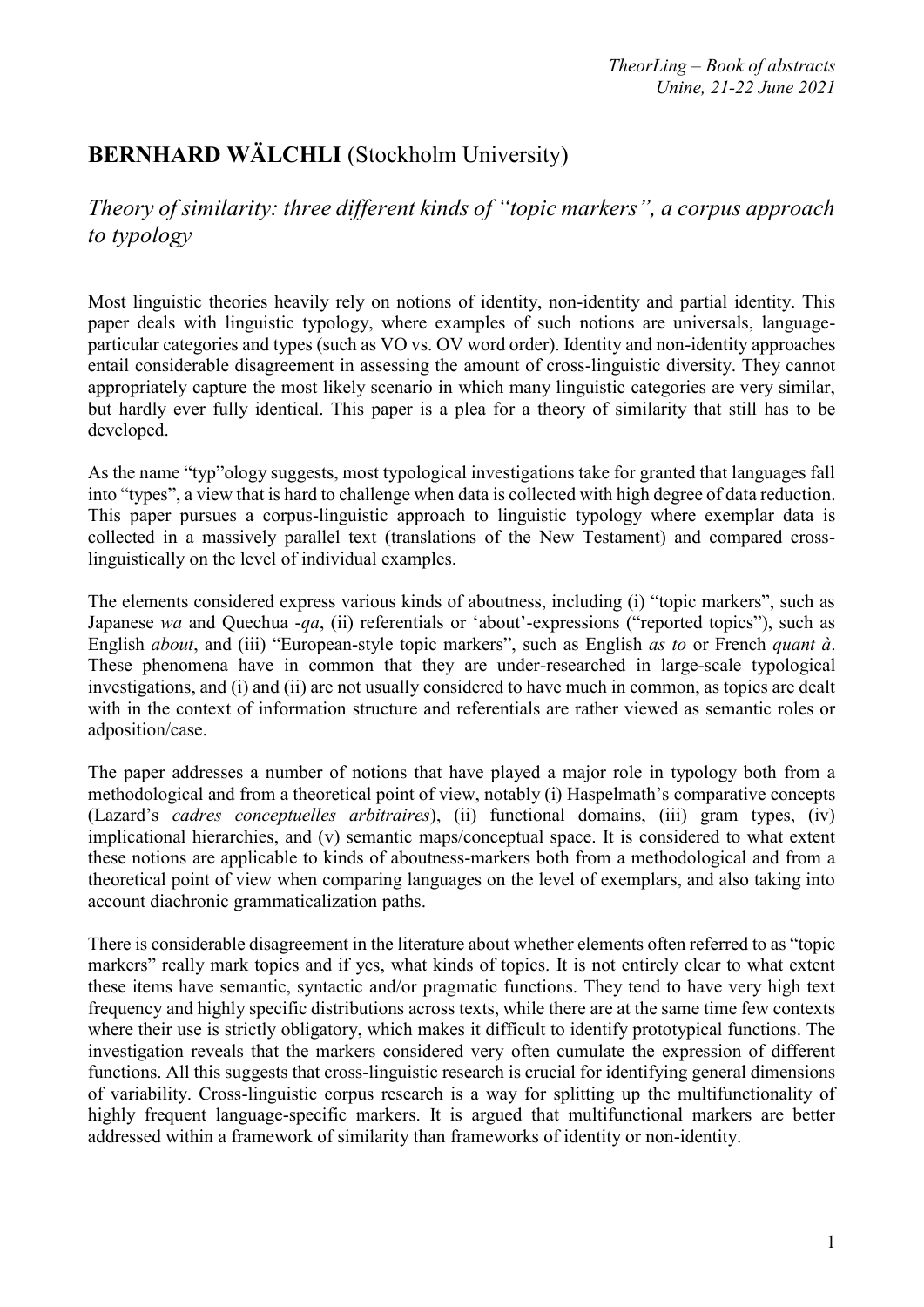## **MARIA KHOLODILOVA, NATALIA LOGVINOVA, SOFIA OSKOLSKAYA** (St. Petersburg University / Institute for Linguistic Studies, Russian Academy of Sciences)

#### *Syntactically conditioned word-initial voicing in poshkart chuvash*

The criteria used to delimit different levels of phonological structure have become subject of a few recent cross-linguistic studies concerned with (non-)convergence of these criteria. The main focus of these studies has been the level of phonological word<sup>1</sup>, see, among others, (Schiering et al. 2010; Tallman 2020). The present study of word-initial voicing in the Poshkart dialect of Chuvash is designed to contribute to the discussion of the next phonological level suggested in Prosodic Phonology (Nespor, Vogel 1986/2007), namely phonological phrase. Sandhi phenomena, including juncture voicing, are among the most traditional criteria for phonological phrasehood. However, the study of sandhi demonstrates a bias towards qualitative data, which undermines the possibly gradual nature of these phenomena, cf. the scarcity of quantitative data in the paper collection edited by Andersen (1986).

The present study is based on quantitative data extracted from a corpus of spoken Poshkart Chuvash.

Chuvash obstruents undergo voicing in a position before a vowel if preceded by a vowel or a sonorant. With some notable exceptions partly described for the Poshkart dialect by Ašmarin (1898), this process is obligatory word-internally<sup>2</sup>. Crucially, voicing is also allowed under the same phonological conditions word-initially, resulting in structures like *petʲə-n børʨ-ë* (Petya-GEN house-P\_3) 'Petya's house', the stand-alone form of the second noun being *pørʨ-ë*. Voicing never occurs word-finally even if the phonological conditions are met, cf. *torat* / \**torad ilteë* (branch took) 'he took a branch'.

In all the known cases word-initial voicing is non-obligatory and shows a lot of variation in speech. Therefore, a study was conducted in order to determine the contexts which are most likely to trigger the voicing. Only the contexts which meet the phonological conditions were taken into account.

The study showed a few statistically significant correlations between the more syntactically cohesive structures and a higher frequency of voicing, including the following.

1) The predicates *pol* 'be' and *por* 'exist', unlike the other predicates, show an overwhelming tendency for voicing after subjects.

2) Postverbal NPs tend not to undergo voicing, while the juncture between a preverbal NP and the verb is a frequent position for voicing.

3) Postpositions following their complements undergo voicing more frequently than nouns following their modifiers.

Most crucially, different syntactic contexts don't fall into just two groups according to the frequency of voicing. This suggests a model that allows varying degrees of phonological and syntactic integration along the lines of the quantitative studies on intonational contouring and pausation by Croft (1995) and Givón (1991) rather than an all-or-none approach of Prosodic Hierarchy (Nespor,

 $\overline{a}$ 

<sup>&</sup>lt;sup>1</sup> See, however, a recent discussion in lingtyp mailing list "What's the point of the phonological phrase?" (http://listserv.linguistlist.org/pipermail/lingtyp/, December 2019, and January 2020).

<sup>&</sup>lt;sup>2</sup> Arguably, voicing in Poshkart Chuvash is phonological rather than phonetic, however, the discussion of this point is beyond the scope of this study.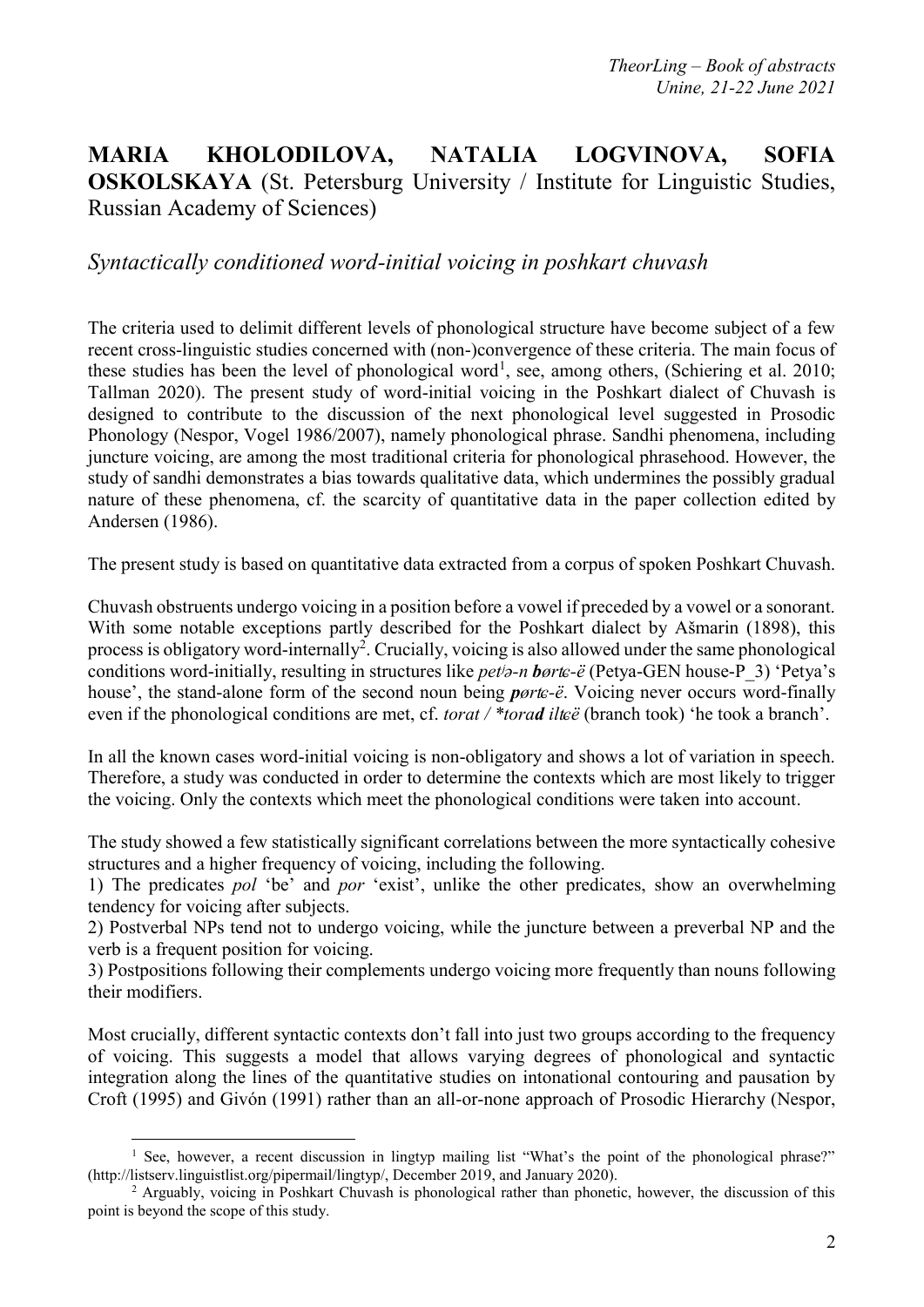Vogel 1986/2007). Moreover, the difference between the copula *pol* 'be' and other predicates suggests that the effect under consideration has access to lexical information, which is considered impossible for post-lexical processes in Prosodic Phonology.

#### References

Andersen H., ed. (1986). *Sandhi phenomena in the languages of Europe.* Berlin: Mouton de Gruyter. Ašmarin N. I. (1898). *Materialy dlja izslědovanіja čuvašskago jazyka.* Kazan: Tipo-litografіja Imperatorskago Universiteta.

- Croft, W. Intonation units and grammatical structure. *Linguistics* 33, 5, 1995. P. 839–882.
- Givón, T. (1991). Some substantive issues concerning verb serialization: Grammatical vs. cognitive packaging. *Serial verbs: Grammatical, comparative and cognitive approaches*, ed. by C. Lefebvre. Amsterdam: Benjamins. P. 137–184.

Nespor, M. & I. Vogel. *Prosodic Phonology.* Berlin: Walter de Gruyter, 2007. — 1st ed. 1986.

- Schiering, R., Bickel, B., & K. A. Hildebrandt (2010). The prosodic word is not universal, but emergent. *Journal of Linguistics* 46, 3. P. 657–709.
- Tallman, Adam J. R. (2020). Beyond grammatical and phonological words. *Language and Linguistics Compass* 14, 2.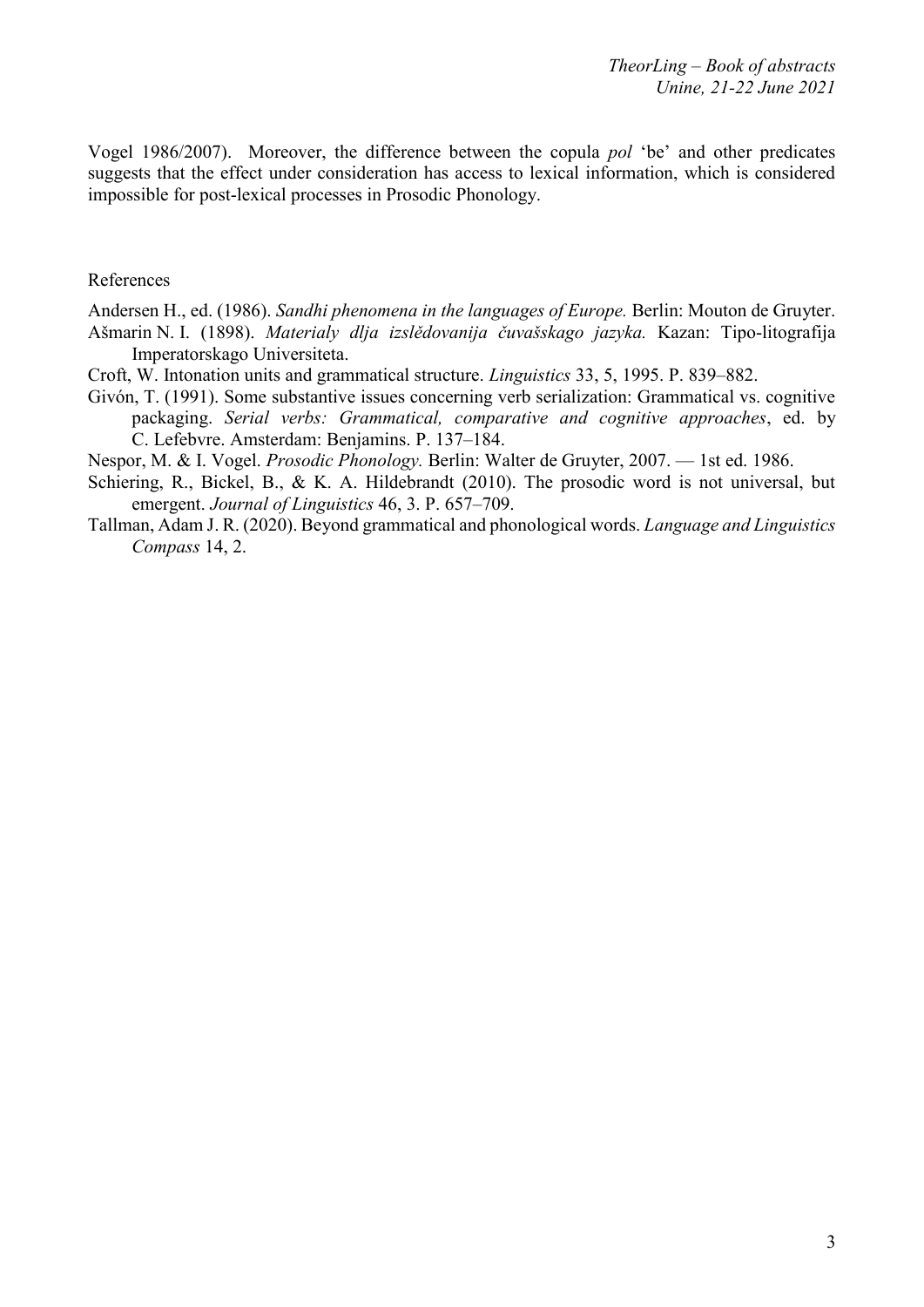# **COSTAS GABRIELATOS** (Edge Hill University, UK)

*A corpus-based comparison of the explanatory power of linguistic theories: The case of the modal load in if-conditionals*

Corpus-based examinations of the extent of modal marking (*modal load, ML*) in *if*-conditionals in the British National Corpus (BNC) have revealed that they have a significantly higher ML than average, as well as a higher ML than conditionals with other subordinators (e.g. *assuming*), conditional concessives, and non-conditional constructions with *if* (Gabrielatos 2007, 2010, 2019).

Explanations for these ML patterns are sought in the tenets of two recent linguistic theories: *Construction Grammar* (CxG) (e.g. Fillmore 1998) and *Lexical Grammar* (LG) (e.g. Sinclair 1996). The juxtaposition was motivated by the significant overlap in their tenets. Both theories take into account meaning (semantic and pragmatic), as well as lexical and grammatical factors. The central difference between the two theories is that LG gives clear prominence to lexis over grammar, whereas CxG posits no distinction between them. This study examines whether the ML of *if*-conditionals can be explained by recourse to the semantic preference of the word *if* (LG), or by recourse to the semantic component of conditional constructions (CxG).

The study uses eleven random samples of 1,000 *s-units<sup>1</sup>* from the written BNC:

• Written British English seen as a whole (*baseline*).

• Conditionals with other subordinators (*assuming, in case, on condition, provided, supposing, unless*).

• Conditional-concessives with *even if* and *whether*.

• Non-conditional structures taken collectively.

 $\overline{a}$ 

• Non-conditionals with subordinators containing *if*: indirect interrogatives with *if* and structures of comparison with a*s if*, as well as the same type of structures introduced by *whether* and *as though*, respectively.

• Non-conditionals introduced by the conjunctions *when* and *whenever,* as they have been compared to unmodalised conditionals (e.g., Athanasiadou & Dirven 1996:617, 1997:62; Palmer 1990:174- 175).

The methodology combined manual annotation and quantitative analysis. The ML was established through two complementary metrics: *modal density* (MD) and *modalisation spread* (MS) (Gabrielatos 2010: 50-52). MD is the average number of modal markings per clause, and is expressed as the number of modal markings per 100 clauses. MS is the proportion of constructions that carry at least one modal marking, and is expressed as the percentage of modalised constructions. The size of similarities/differences in MD and MS values was also examined using hierarchical cluster analysis (Gabrielatos 2010: 52-54). The comparisons of MD and MS also take into account the statistical significance of differences, using the Bayesian Information Criterion (BIC) (Wilson, 2013).

The analysis provided strong indications that CxG rather than LG can best account for the emerging ML patterns. It was also shown that ML patterns are sensitive to different combinations of constructional attributes, as it would be predicted by the CxG principle of no synonymy (Goldberg 1995). This suggests that subordinators, rather than being the core of a lexical item (as LG would

 $1$  An s-unit is a stretch of text delimited on either side by a sentence-boundary marker (e.g. full-stop, question mark) (Sperberg- McQueen and Burnard 2007).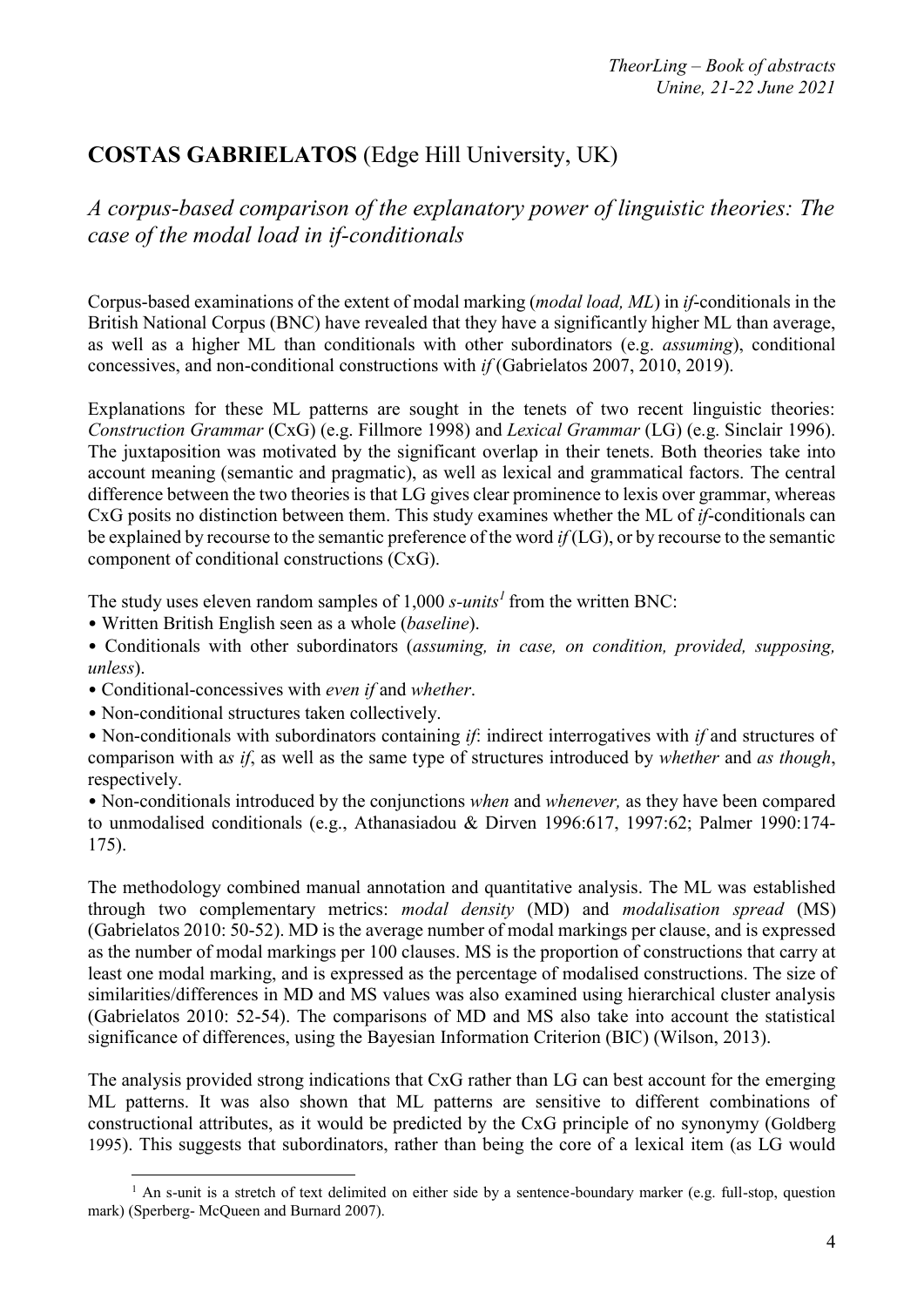posit), are better seen as one of many components defining a construction. Consequently, if a semantic attraction of the subordinator can be posited, this has to be understood as being influenced by the type of construction that the subordinator is used in. In this light, semantic preference could be more usefully treated as part of the semantic component of a construction.

#### References

- Athanasiadou, A. & Dirven, R. 1996. Typology of *if-*clauses. In Casad, E.H. (ed.), *Cognitive* linguistics in the Redwoods: The expansion of a new paradigm in linguistics (pp. 609-654). Berlin: Mouton de Gruyter.
- Athanasiadou, A. & Dirven, R. 1997. Conditionality, hypotheticality, counterfactuality. In Athanasiadou, A. & Dirven, R. (eds.) *On Conditionals Again* (pp. 61–96). Amsterdam: John Benjamins.
- Ball, C.N. 1994. Automated text analysis: Cautionary tales. *Literary and Linguistic Computing* 9(4), 265-302.
- Croft, W. & Cruse, D.A. 2004. *Cognitive Linguistics*. Cambridge: Cambridge University Press.
- Fillmore, C.J. 1998. The mechanisms of "Construction Grammar". In Axmaker, S. Jaisser, A. & Singmaster, H. (eds.) *General Session and Parasession on Grammaticalization.* Proceedings of the Fourteenth Annual Meeting of Berkeley Linguistics Society, February 13-15,
- 1998 (pp. 35-55). Berkeley: Berkeley Linguistics Society. Gabrielatos, C. 2007. If-conditionals as modal colligations: A corpus-based investigation. In Davies, M., Rayson, P., Hunston, S. & Danielsson, P. (eds.) *Proceedings of the Corpus Linguistics Conference: Corpus Linguistics 2007*. Birmingham: University of Birmingham.
- Gabrielatos, C. 2010. *A corpus-based examination of English if-conditionals through the lens of modality: Nature and types*. Unpublished PhD thesis, Lancaster University.
- Gabrielatos, C. 2019. *If*-conditionals and modality: Frequency patterns and theoretical explanations. *Journal of English Linguistics*, 47(4), 301-334.
- Goldberg, A. 1995. *Constructions: A construction grammar approach to argument structure*. Chicago: The University of Chicago Press.
- Palmer, F.R. 1990. *Modality and the English Modals* (2nd ed.) Cambridge: Cambridge University Press.
- Quirk, R., Greenbaum, S., Leech, G. & Svartvik, J. 1985. *A Comprehensive Grammar of the English Language*. London: Longman.
- Sinclair J.McH. 1996. The search for units of meaning. *Textus* 9(1), 75-106.
- Sperberg-McQueen, C.M. & Burnard, L. 2007. *TEI P5: Guidelines for electronic text encoding and interchange*. The Text Encoding Initiative Consortium. Available online at http://www.teic.org/P5/Guidelines/AI.html
- Wilson, A. 2013. Embracing Bayes factors for key item analysis in corpus linguistics. In Bieswanger, M. & Koll-Stobbe, A. (eds.) *New Approaches to the Study of Linguistic Variability* (pp. 3-11). Frankfurt: Peter Lang.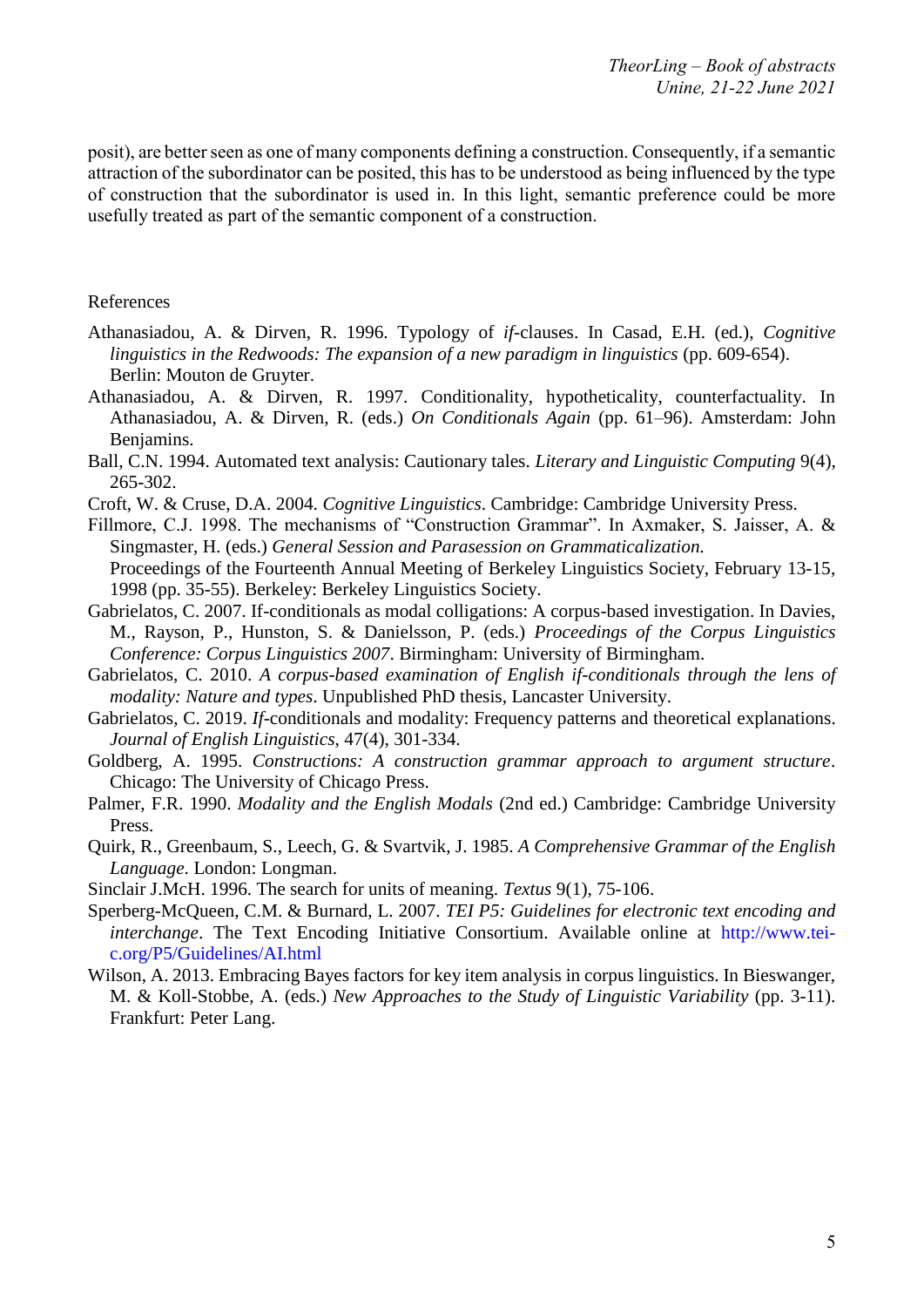### **RANIA NAYEF AL-AQARBEH** (Mu'tah University)

#### *Resumption and Islands in Jordanian Arabic*

This study investigated the amelioration effect of Resumption in *wh-*interrogatives with islands in spoken Jordanian Arabic (JA). The general assumption in previous theoretical and qualitative research is that resumption ameliorates structures with island violations in languages with grammatical resumption that allows Resumptive Pronouns (RPs) as a grammatical option, e.g. Arabic, and languages with intrusive resumption in which RPs are not a grammatical option, e.g. English (McCloskey, 2006) Most of the recent quantitative and experimental research has been devoted to languages with intrusive resumption concluding that the ameliorating effect of resumption if exists is very small and island constructions are rated nearly unacceptable with gaps and RPs even if the latter is insignificantly higher. Only a few experimental studies have addressed this issue in languages with grammatical resumption (Keshev & Meltzer-Asscher 2017) and mainly in visual mode of presentation. To that end, we report here a series of auditory judgment experiments on spoken Jordanian Arabic. We tested four island types (whether, wh-, complex NP, and adjunct islands) in wh-interrogative dependency using the factorial definition of island effects (Sprouse et al. 2012) to quantify the size of the island effects for both gaps and resumptive pronouns (and therefore the difference between them). We designed the experiments to be auditory experiments using a 7 point rating scale using PennController for IBEX (Drummond 2019, Zehr and Schwarz 2018). The factorial design has three factors: DEPENDENCY manipulating the location of the gap (matrix/embedded), STRUCTURE manipulating the structure of the critical clause (nonisland/island), and RESUMPTION manipulating the tail (RP/gap). Due to the impossibility of an RP in the matrix subject position in Jordanian Arabic, the result is six conditions in a  $2x2+2$  design. Each participant completed an experiment that consisted of 54 items: 6 practice items, 24 experimental items, and 24 filler items pseudorandomized and distributed among experimental lists using a Latin square.

The results reveal statistically significant superadditive interactions which means that Jordanian Arabic demonstrates all four island types with wh-dependencies and gaps. They, though, unravel a superficially similar effect to amelioration by resumption, but the reason for the amelioration is not an increase in the acceptability of island/long (island-violating) conditions (the bottom right point), but rather a decrease in the acceptability of non-island/long sentences with resumption (the top right point). This suggests that resumption is dispreferred with non-island sentences and wh-dependencies in Jordanian Arabic. Our results suggest that resumption is dispreferred with wh-dependencies, and consequently does not result in any amelioration of island effects with wh-dependencies. This is contrary to general claim for resumption languages, and closer in behavior to the results found for intrusive resumption languages in the experimental literature.

These results support the suggestion from previous studies that the amelioration effect in grammaticalized resumption languages may either be smaller or more variable than previously thought. The scope of that variability is likely to lead to refinements to the theory of A'-dependencies and island effects.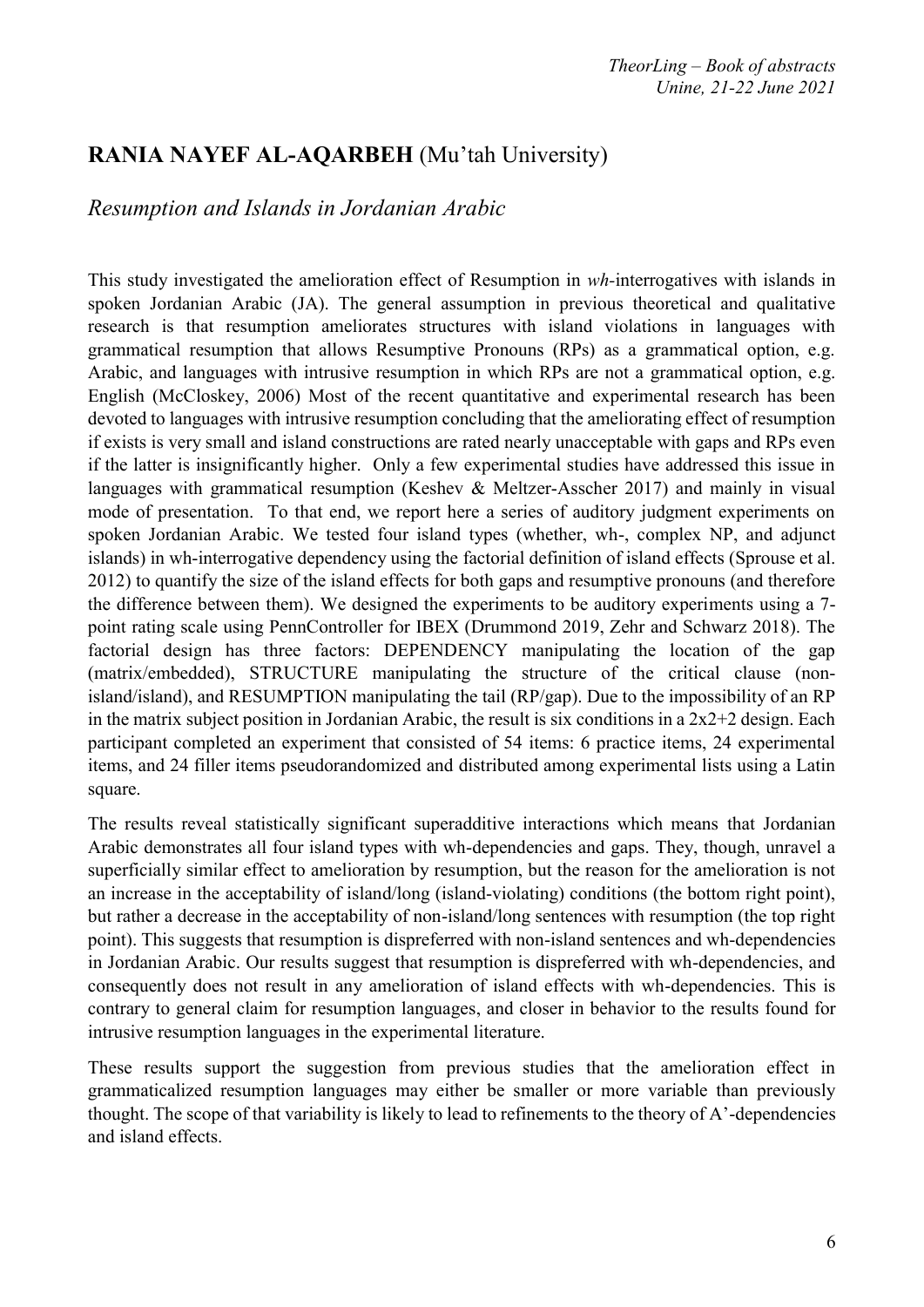References

Drummond, Alex. 2019. *Ibex Farm.* Available at: <http://spellout.net/ibexfarm>

- Keshev, Maayan and Aya Meltzer-Asscher. 2017. Active dependency formation in islands: How grammatical resumption affects sentence processing. *Language,* 93, 549–68.
- McCloskey, Jim. 2006. Resumption. In M. Everaert & H. van Riemsdijk (Eds.), *The Blackwell companion to syntax* (pp. 84–117). Blackwell.
- Sprouse, Jon, Matthew Wagers, and Colin Phillips. 2012. A test of the relation between working memory capacity and syntactic island effects. *Language* 88: 82–123.
- Zehr, Jérémy, and Florian Schwarz. 2018. PennController for Internet Based Experiments (IBEX). https://doi.org/10.17605/OSF.IO/MD832

Annex 1

Examples of the islands and dependencies tested

|    | a. Weif sa'al Thaa'r itha is-siinama $9$ araD-at $\frac{1}{2}$ ?<br>What asked Thaa'r whether the-cinema presented                                                                    | whether    |
|----|---------------------------------------------------------------------------------------------------------------------------------------------------------------------------------------|------------|
|    | b. Weif sa'al Bahaa' leif Amaanii faTab-at ?<br>What asked Bahaa why Amani crashed                                                                                                    | wh         |
|    | c. Weif nafar Saamii il-ifa9ah innu IntiSaar iftar-at ?<br>What spread Sami the-rumor that Intisar bought                                                                             | complex np |
|    | d. Weif zi9il NaSer la'innu il-maktabih Taba9-at ?<br>What got-angry Naser because the-press printed                                                                                  | adjunct    |
|    | e. B-9rif il-mudiir illi il-skirteirah sa'al-at itha il-idarah ixtaar.<br>know the-manager who the-secretary asked whether the-board chose.                                           | whether    |
|    | f. fif-it il-asatitheh illi Sa7ab-ak sa'al leif iT-Tullab wadda9-u __.<br>saw the-teachers who friend-your asked why the-students said-farewell-to.                                   | wh         |
| g. | B-9rif is-sikirteir-ah illi il-katib-ih simi9-it il-i[a9ah innu il-mudiir itjawwaz $\ldots$ complex np<br>know the-secretary who the clerk heard the rumor that the principal married |            |
|    | h. B-9rif il-mudiir illi il-binit inbasaT-at la'innu jaar-na 9azam __.<br>know the-manager who the-girl felt-happy because neighbor-our invited __.                                   | adjunct    |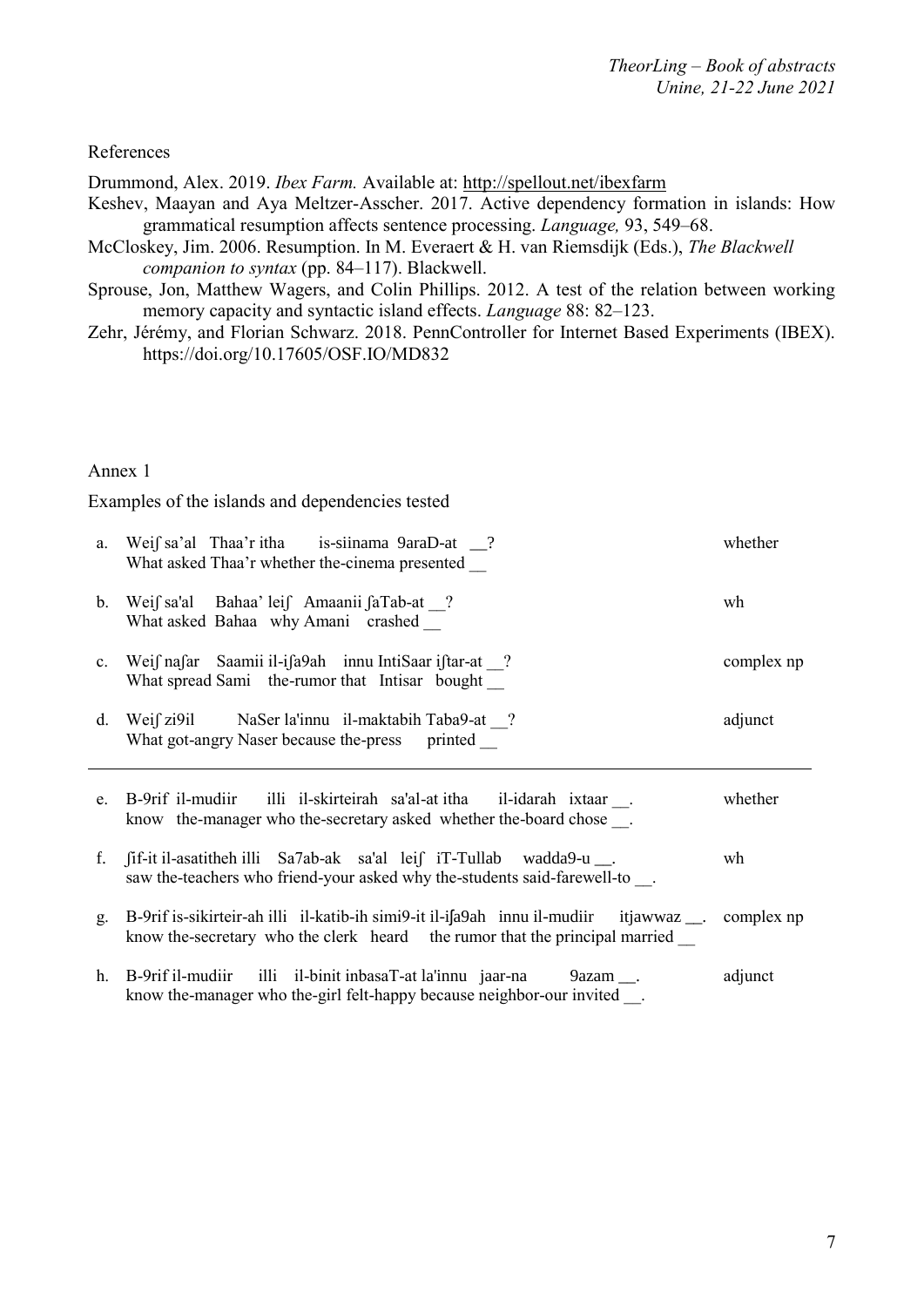

Figure 1: Results for WH-dependencies in Jordanian Arabic.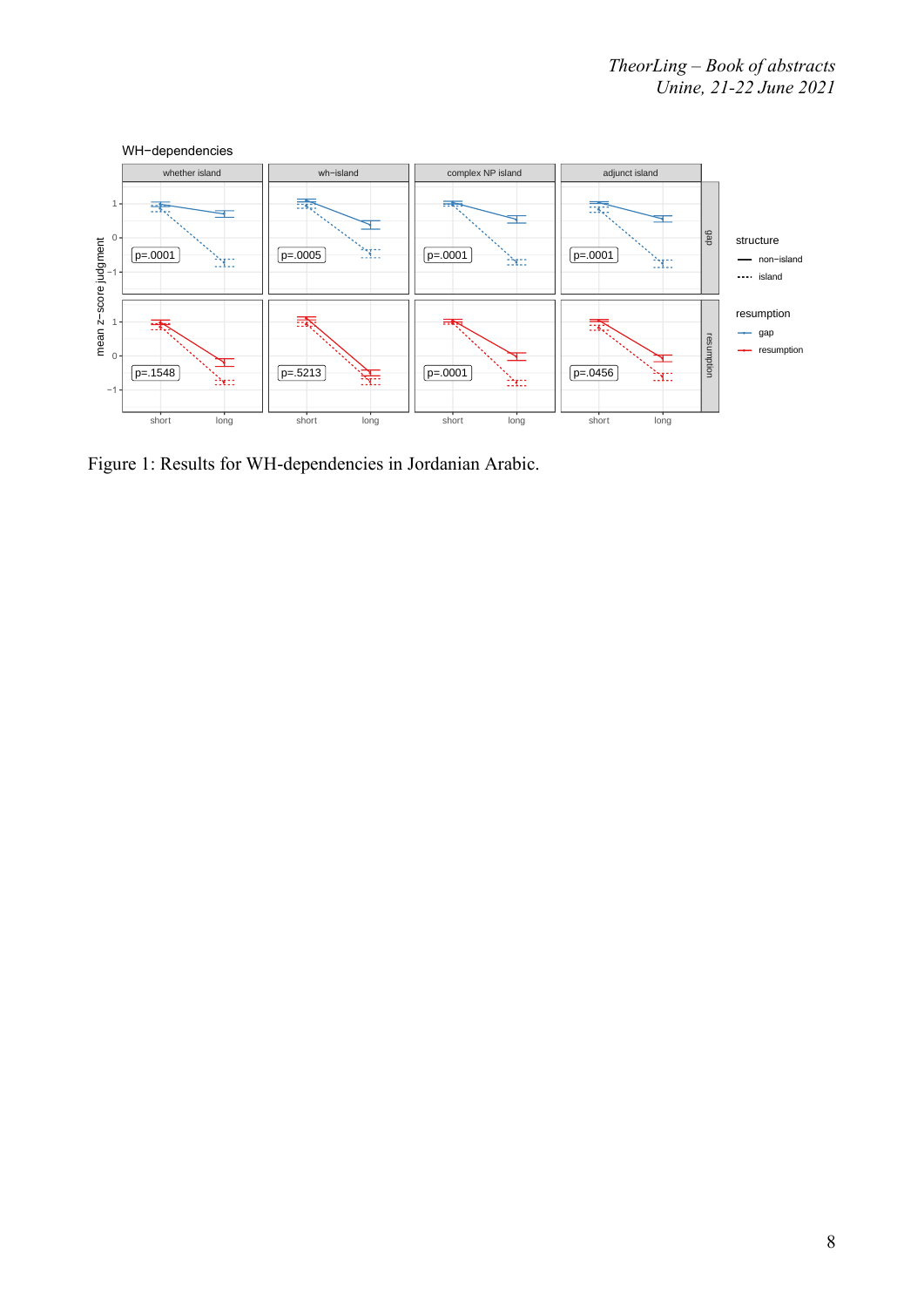# **SASCHA DIWERSY** (Université Paul-Valéry Montpellier III)

*The company it keeps... Collocation, combinatorial profiles and the similarity of meaning*

In recent years the so called distributional hypothesis introduced in the 1950s by Z. Harris as well as J. R. Firth (Harris 1954; Firth 1968 [1957]) gained considerable attention in the field of natural language processing. Although it has become commonplace since Mikolov et al.'s pioneering work (2013) to consider that vector representations based on cotextual data are best suited to identify the similarity of words, it is less obvious to conceptualise in a linguistically concise way what is meant by similarity in the context of these works. The aim of our talk is to give a theoretical and empirical assessment of this question, confronting at the same time the well established conceptual apparatus to account for similarity especially in the field of lexical semantics to the notion of meaning by collocation (Firth 1957).

#### References

- Firth, John Rupert. (1957). Modes of meaning. In *Papers in Linguistics 1934-1951*, 190–215. London [e.a.]: Oxford University Press.
- Firth, John Rupert. (1968). A Synopsis of Linguistic Theory, 1930-55. In Palmer, Frank Robert (ed.): *Selected Papers of J. R. Firth (1952-59)*, 168–205. London [e.a.]: Longmans.
- Harris, Zellig S. 1954. Distributional Structure. *Word* 10, 146–162.
- Mikolov, Tomas, Chen, Kai, Corrado, Greg & Dean, Jeffrey. (2013). Efficient Estimation of Word Representations in Vector Space. *arXiv preprint* arXiv:1301.3781. [url: https://arxiv.org/pdf/1301.3781.pdf]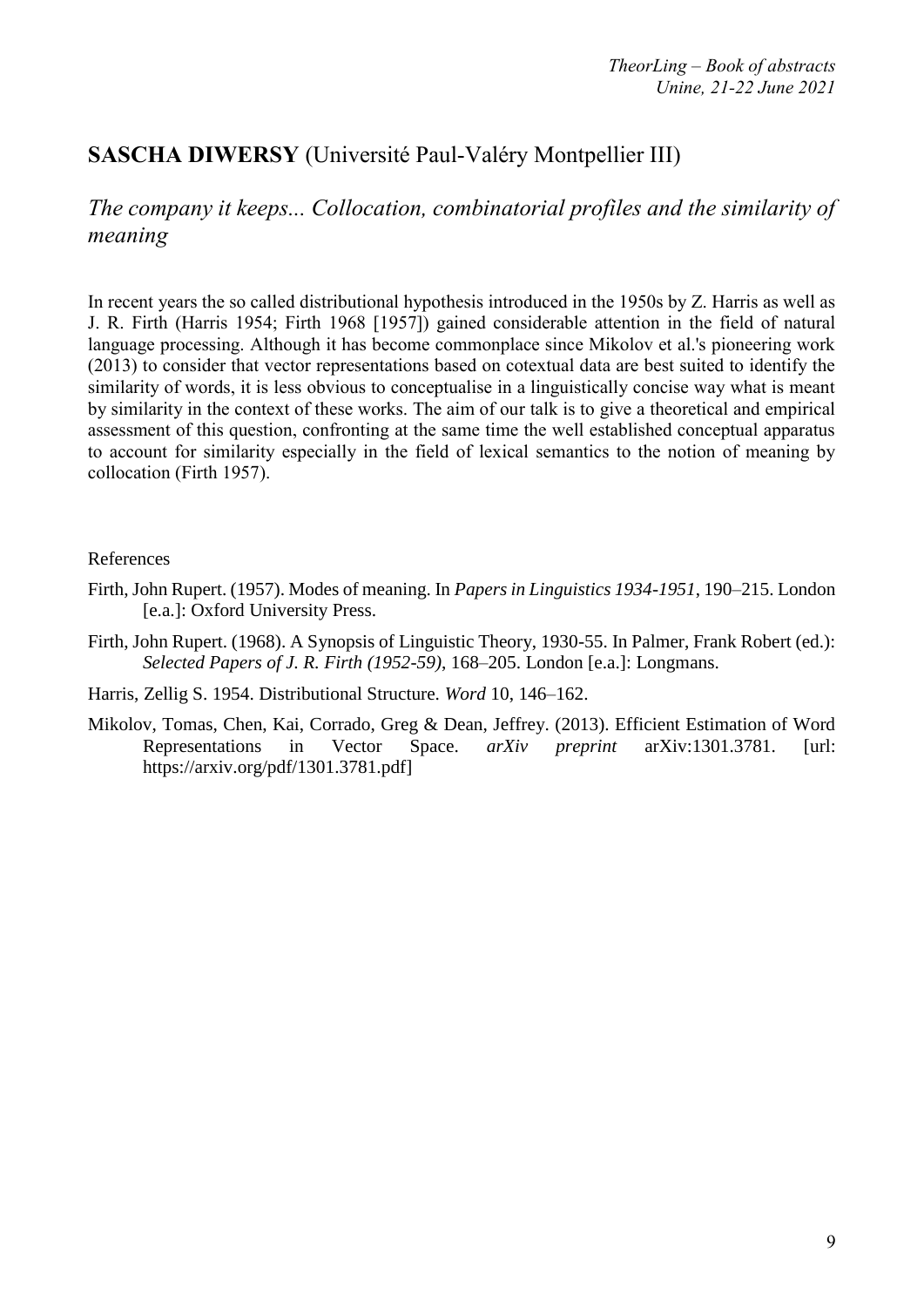# **FEDERICA BEGHINI** (University of Padova)

#### *Conception et construction des corpus pour l'analyse stylistique intégrée d'une œuvre littéraire*

Le projet en cours d'analyse stylométrique de l'œuvre de Milan Kundera, menée à l'aide des instruments textométriques, se base bien évidemment sur un corpus électronique. Nous voudrions discuter ici des critères de construction du corpus en vue des questions stylistiques auxquelles nous aimerions répondre.

L'objectif principal de notre étude est de détecter par contraste les éléments qui définissent le style de Kundera, en partant d'une comparaison de sa production avec les textes les plus significatifs des littératures française et tchèque de ces années-là. En particulier, les constantes et les variantes stylistiques seront examinées en diachronie, des années 60 aux années 2010 – en tenant compte des facteurs liés à l'âge de l'écrivain et à l'évolution de sa langue, à partir des traductions françaises de la langue source tchèque, jusqu'aux textes directement rédigés en français – et en synchronie – en étudiant les différences de contenu et de genre (narrative, essais). En outre, pour ce qui est des premiers textes de Kundera, l'interférence de la figure du traducteur sera examinée, dont le travail a ensuite été révisé par l'auteur lui-même.

Le défi du présent travail consiste donc à tester les outils textométriques pour voir si et à quel point ils peuvent aider à définir l'empreinte stylistique d'un auteur au profil linguistique très particulier. Pour ce faire, il est fondamental soient adaptées à l'objectif de la recherche tant les hypothèses qualitatives qui sous-tendent le processus de construction des corpus, que la définition du réseau d'analyses auxquelles ces derniers seront soumis.

Aussi notre communication se donnera-t-elle pour tâche de décrire minutieusement le processus de construction des corpus, avec ses enjeux, ses exigences et ses risques.

Pour cette raison, après avoir brièvement décrit le projet pour lequel le corpus a été établi, son objectif et ses méthodes, avec une attention particulière aux logiciels de textométrie choisis, nous exposerons les lignes directrices qui ont sous-tendu le processus de sélection des textes et les motivations à la base de leur regroupement en différents corpus : le corpus d'étude – l'*Œuvre I, II* de Kundera (Gallimard, Bibliothèque de la Pléiade) – et trois corpus de référence. Leur structure sera décrite en détail, ainsi que le procédé de résolution des choix problématiques. Nous présenterons aussi leur préparation pour le traitement informatisé, à savoir le nettoyage et le procédé de formatage appropriés à chaque logiciel. La lemmatisation et l'étiquetage morphosyntaxique seront pris en charge par les logiciels et seront préalables aux analyses présentées ci-dessus. En particulier, les éléments suivants feront l'objet de l'étude : la structure du vocabulaire ; la phrase et son rythme ; les aspects morphologiques et syntaxiques ; le contenu thématique.

Enfin, seront profilées les analyses comparatives que ces corpus rendent possibles : analyse endogène du corpus d'étude, études comparatives entre les sous-corpus d'étude et entre le corpus d'étude et les corpus de référence. Ces analyses endogènes et exogènes viseront à faire ressortir, par le biais de diverses comparaisons et contrastes, le noyau prototype du style de l'écrivain.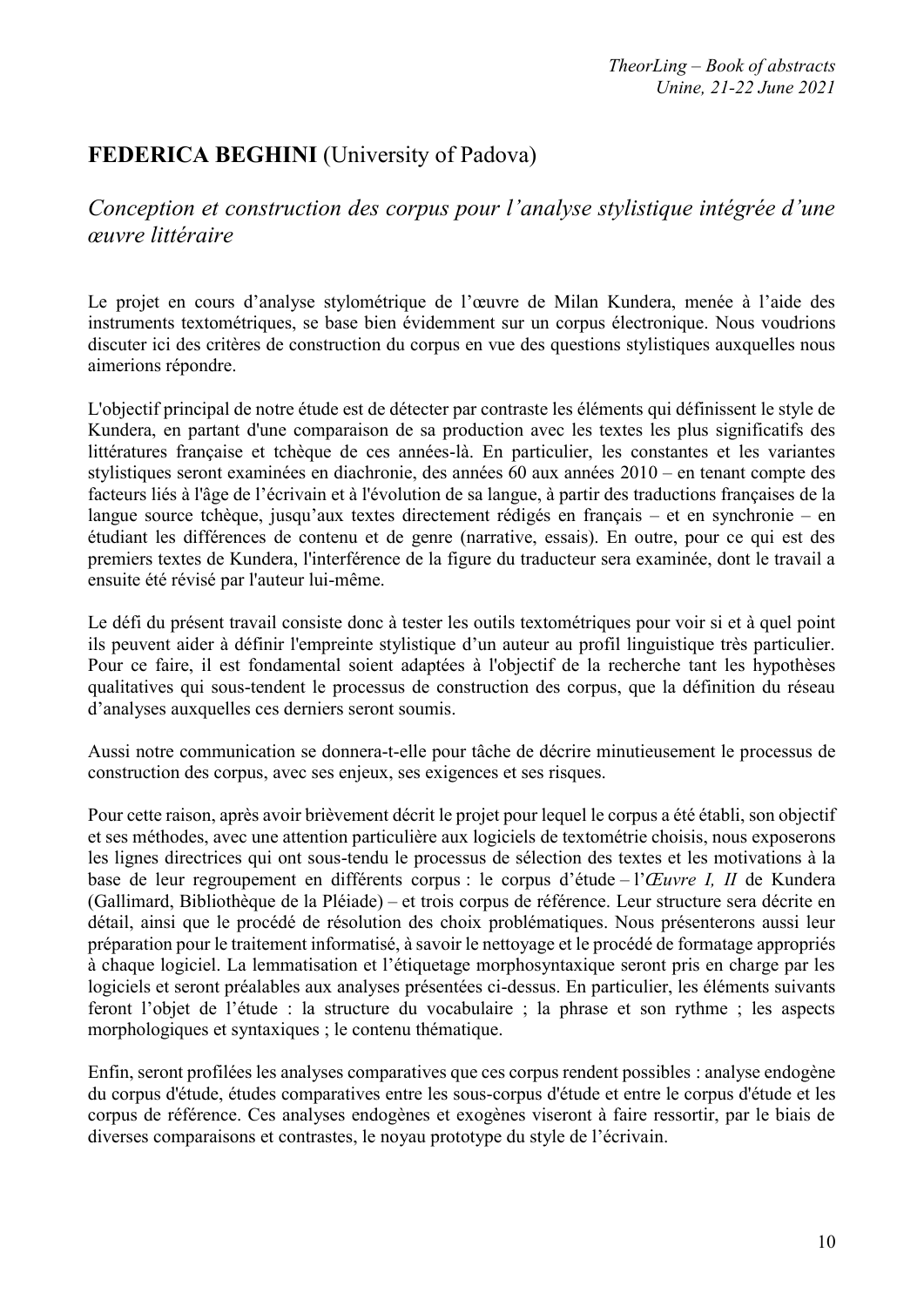#### *Bibliographie*

#### *Méthodes d'analyse linguistique et statistique du corpus*

- Biber D., Conrad S., Reppen R. (1998), *Corpus linguistics, Investigating Language, Structure and Use*, Cambridge, Cambridge Approaches to Linguistics.
- Brunet, É. (1981), *Le vocabulaire français de 1789 à nos jours*, Paris Genève, Honoré Champion – Slatkine.
- Brunet, É. (2000), « Qui lemmatise dilemme attise » in *Scolia, 11èmes rencontres linguistiques en Pays Rhénan*, José L. et Theisse A. (éds.), Strasbourg, Publications de l'Université Marc Bloch, n°13.
- Brunet, É. (2009), *Comptes d'auteurs*, Paris, Honoré Champion.
- Brunet, É. (2011), *Ce qui compte – Ecrits choisis, tome II*, Paris, Honoré Champion.
- Brunet, É. (2016), *Tous comptes faits. Écrits choisis*, tome III : Questions linguistiques, Bénédicte Pincemin (éd.), Paris, Honoré Champion, coll. « Lettres numériques ».
- Cortelazzo M. *et al.* (2012), "Una versione iterativa della distanza intertestuale applicata a un corpus di opere della letteratura italiana contemporanea", *JADT 2012 Actes des 11es Journées internationales d'analyse statistique des données textuelles*, p. 295-307.
- Cortelazzo, M.A. (2013a), "Metodi qualitativi e quantitativi di analisi dei testi", *Contemporanea*, 2, p. 299-310.
- Cortelazzo, M.A., Nadalutti, P., Tuzzi, A. (2013b), "Improving Labbé's Intertextual Distance: Testing a Revised version on a Large Corpus of Italian Literature", *Journal of Quantitative Linguistics*, 20(2), p. 125-152.
- De Mauro T., Chiari I. (2005), *Parole e numeri – Analisi quantitative dei fatti di lingua*, Aracne, Roma.
- Dodge, Y. (éd.), (2003), *The Oxford Dictionary of Statistical Terms*, Oxford, Oxford University Press.
- Favretti, R. R. (2000), "Progettazione e costruzione di un corpus di italiano scritto: CORIS/CODIS", in R. Rossini Favretti (ed.), *Linguistica e informatica. Multimedialità, corpora e percorsi di apprendimento,* Bulzoni, Roma, p. 39-56.
- Guiraud, P. (1960), *Problèmes et méthodes de la statistique linguistique*, Paris, Presses universitaires de France.
- Holmes, D.I. (1998), "The evolution of stylometry in humanities scholarship, *Literary and Linguistic Computing*, 13(3), p. 111-117.
- Kastberg Sjöblom M. (2002), « L'écriture de J.M.G Le Clézio, une approche lexicométrique », Thèse de doctorat, Université de Nice – Sophia Antipolis. Publication électronique dans *Texto ! Textes et Cultures*, revue électronique de sémantique des textes, F. Rastier (éd.), Paris, l'Institut Ferdinand de Saussure, Maison des Sciences de l'Homme.
- Kastberg Sjöblom M. (2002), « Le choix de la lemmatisation. Différentes méthodes appliquées à un même corpus », in *JADT 2000, 6èmes Journées internationales d'Analyse statistique des Données Textuelle*, Morin A., Sébillot P. (éds.), Irisa, Inria, Saint-Malo, 13-15 mars, p. 391- 402.
- Kastberg Sjöblom M. (2004), « Comment l'ordinateur peut-il servir dans l'étude stylistique d'un texte littéraire et de quelle façon l'analyse de la distribution des parties du discours peut-elle contribuer à la compréhension des textes ? », M. Ballabriga et F.-C. Gaudard éds.), *Champs du Signe*, Toulouse, Editions Universitaires du Sud, p. 119-152.
- Labbé C., Labbé D. (2005), "A Tool for Literary Studies: Intertextual Distance and Tree Classification", *Literary & Linguistic Computing*, 2006, 21(3), p. 311-326.
- Labbé C., Labbé, D. (2001), "Inter-Textual Distance and Authorship Attribution. Corneille and Molière", *Journal of Quantitative Linguistics*, 8(3), p. 213-231.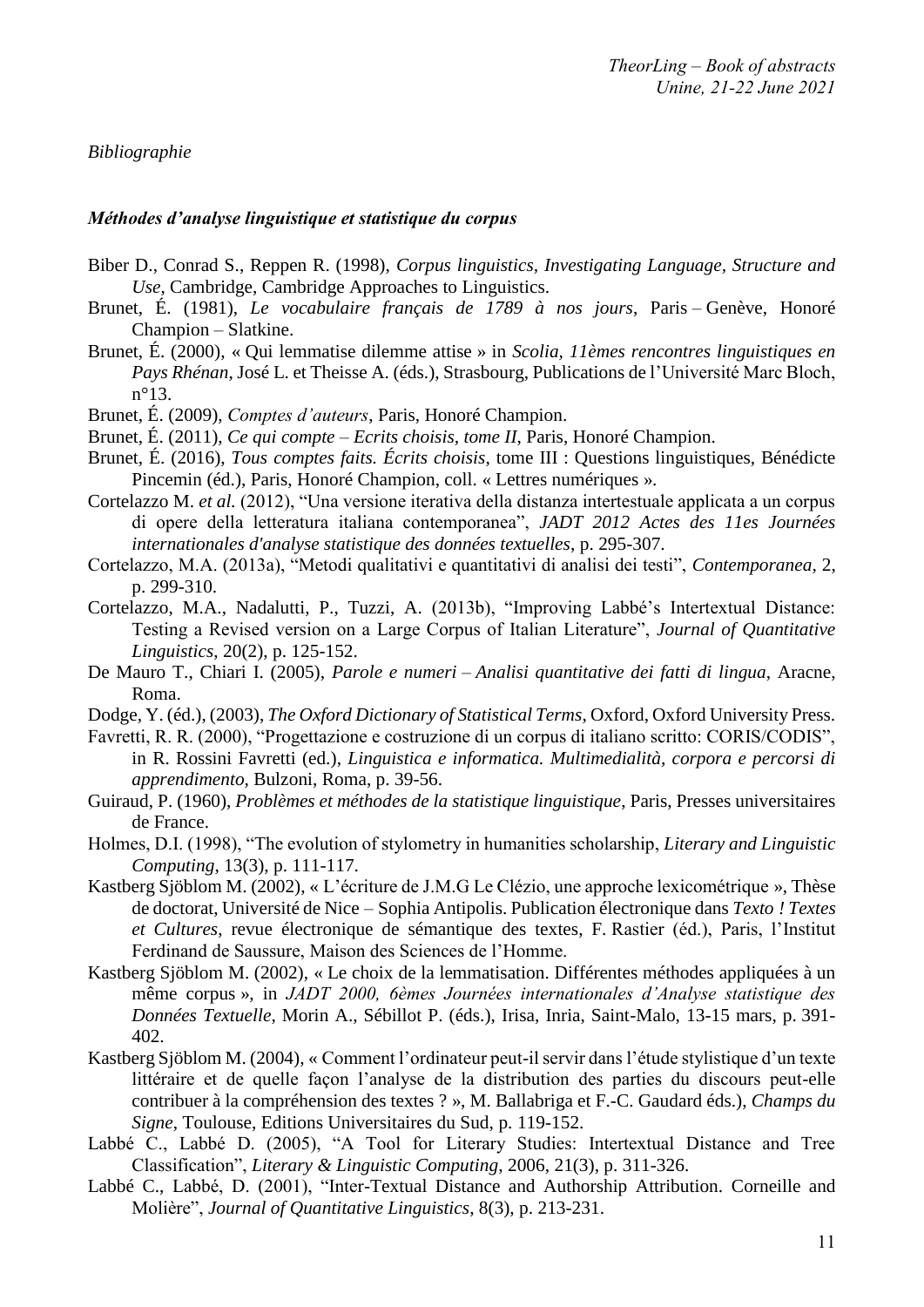- Lebart, L., Pincemin, B., Poudat, C. (2019), *Analyse des données textuelles*, Québec, Presses de l'Université du Québec.
- Lebart, L., Salem, A. (1994), *Statistique textuelle*, Paris, Dunod.
- Magri-Mourgues, V. (2010), « Stylistique et statistiques. Le corpus textuel et hyperbase », In : *Stylistique ?*, Rennes : Presses universitaires de Rennes.
- Magri-Mourgues, V. (2011), « Analyse textométrique et interprétation littéraire Hyperbase, Rousseau et les Lumières », *Travaux neuchâtelois de linguistique* (TRANEL), n°5, p. 77-93.
- Picard J., Pibarot A. et Labbé D. (1995), « Un outil de statistique textuelle : le lemmatiseur », in Travaux scientifiques C.R.S.S.A., n° 16, p. 395-396.
- Pincemin, B. (2012), « Sémantique interprétative et textométrie », *Texto ! Textes et Cultures*, 17(3), http://www.revue-texto.net/index.php?id=3049, consulté le 26 avril 2020.
- Pincemin, B. (2018), « Sept logiciels de textométrie », Archives ouverts HAL, CNRS/CCSD, Villeurbanne, https://halshs.archives-ouvertes.fr/halshs01843695, consulté le 26 avril 2020.
- Pincemin, Bénédicte (2020), « La textométrie en question », *Le Français Moderne – Revue de linguistique Française*, CILF (conseil international de la langue française).
- Rastier, Fr. (2011), *La mesure et le grain. Sémantique de corpus*, Paris, Honoré Champion, Collection Lettres numériques.
- Sjöblom M. K. (2006)*, L'écriture de J.M.G. Le Clézio. Des mots aux thèmes*. Paris, Honoré Champion.
- Tuzzi A., Cortelazzo M. A. (2018a), "What is Elena Ferrante? A comparative analysis of a secretive bestselling Italian writer", *Digital Scholarship in the Humanities*, 33(3), p. 685–702.
- Tuzzi A., Cortelazzo, M. (dir.; 2018b), *Drawing Elena Ferrante's Profile*, Padova, Padova University Press.

#### *Ouvrages généraux – linguistique, stylistique, littérature, traduction*

Adam, J.-M. (1989), *Le texte descriptif*, Paris, Nathan.

- Adam, J.-M. (1992), *Les textes, types et prototypes. Récit, description, argumentation, explication et dialogue*, Paris, Nathan, 2001.
- Calas, F. (2007), *Introduction à la stylistique*, Paris, Hachette Supérieur.
- Fromilhague C., Sancier-Château A. (2002), *Introduction à l'analyse stylistique*, Paris, Armand Colin.
- Herschberg Pierrot, A. (2003), *Stylistique de la prose*, Paris, Éditions Belin.
- *Histoire de la littérature française du XXe siècle : Tome 2* après 1940 (dir. M. Touret), Rennes, Presses universitaires de Rennes.
- Holý, J. (2008), *Writers Unders Siege – Czech Literature since 1945*, Sussex Brighton, Academic Press.
- *La Littérature française : dynamique et histoire, II* (dir. J.-Y. Tadié), 2007, Gallimard.
- Molinier, G. (1989), *La stylistique*, Paris, Presses Universitaires de France, 1991.

Narteau C., Nouailhac I. (2010), *Littérature française. Les grands mouvements littéraires du Moyen Âge au XX Siècle*, Paris, Flammarion.

- Richter, M., Capatti A. (2000), *Meridiennes II. Histoire et anthologie de la Littérature Française*, Milano, Mondadori Bruno Scolastica.
- Rybicki, J. (2012), "The great mystery of the (almost) invisible translator", *Quantitative Methods in Corpus-Based Translation Studies: A practical guide to descriptive translation research*, a cura di Oakes, M. P. and Meng Ji, John Benjamins, Amsterdam, p. 231-248.
- Venuti, L. (1992), *Rethinking translation: discourse, subjectivity ideology*, London New York, Routledge.
- Venuti, L. (1995), *The translator's invisibility: a history of translation*, London, Routledge.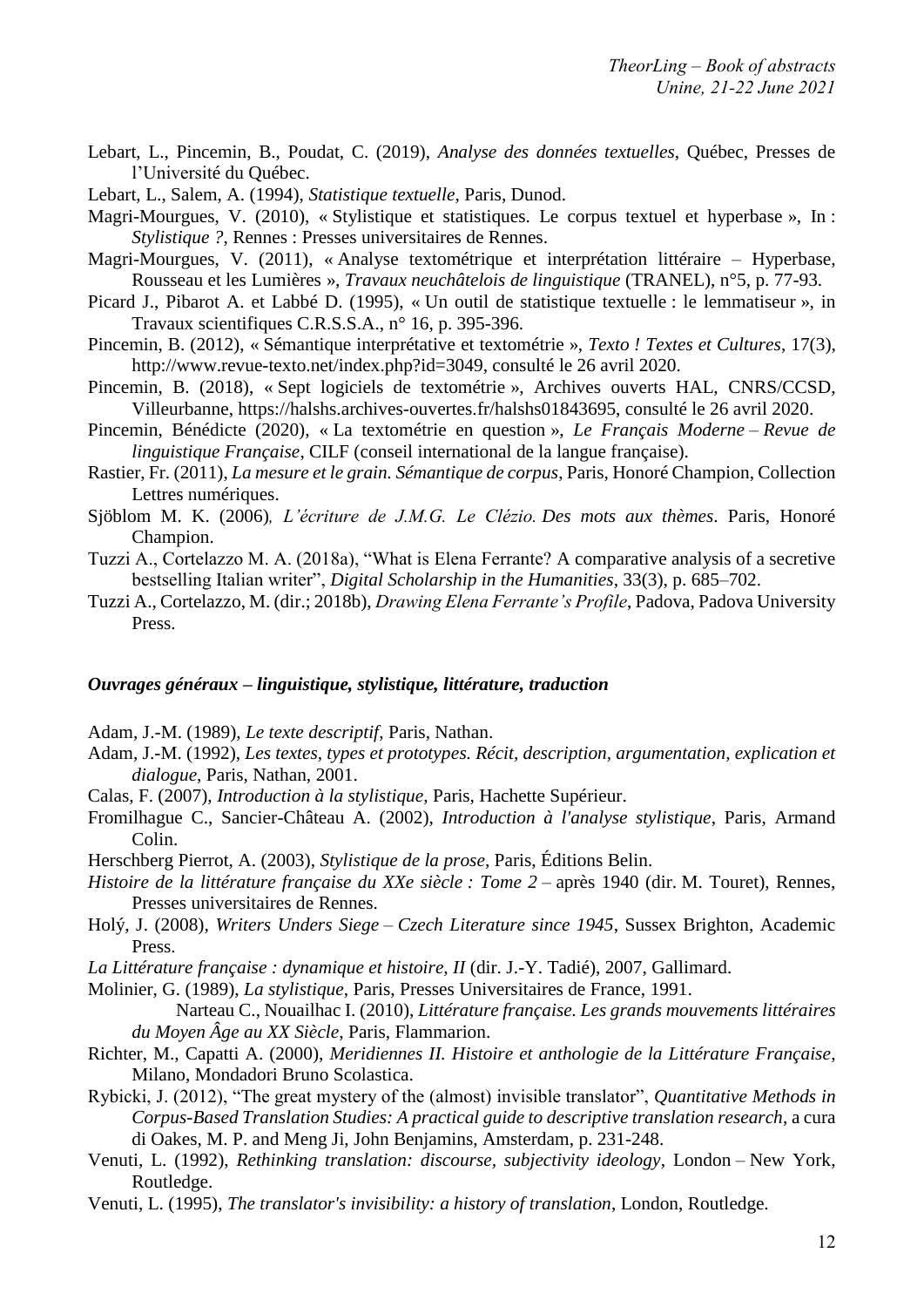- Venuti, L. (1998), *The Scandals of translation towards an ethics of difference*, London New York, Routledge.
- Venuti, L. (2013), *Translation changes everything: Theory and Practice*, London New York, Routledge.
- Voisine-Jechova, H. (2001), *Histoire de la littérature tchèque*, Paris, Librairie Arthème Fayard.

#### *Ouvrages de Milan Kundera*

Kundera, M. (1968), *La plaisanterie*, Paris, Gallimard, coll. Du monde entier.

Kundera, M. (1970), *Risibles amours*, Paris, Gallimard, coll. Du monde entier.

Kundera, M. (1973), *La vie est ailleurs*, Paris, Gallimard, coll. Du monde entier.

Kundera, M. (1976), *La valse aux adieux*, Paris, Gallimard, coll. Du monde entier.

Kundera, M. (1979), *Le livre du rire et de l'oubli*, Paris, Gallimard, coll. Du monde entier.

Kundera, M. (1980), *La plaisanterie*, Paris, Gallimard, coll. Du monde entier.

Kundera, M. (1984), *L'insoutenable légèreté de l'être*, Paris, Gallimard, coll. Du monde entier.

Kundera, M. (2011), *Œuvre I et II*, Paris, Gallimard, Coll. Bibliothèque de la Pléiade, 2017.

Kundera, Milan (1985), *La plaisanterie*, Paris, Gallimard, Coll. Du monde entier, 1993.

#### *Ouvrages sur Milan Kundera*

Banerjee, M. N. (1990), *Terminal Paradox*, England, Faber and Faber, 1991.

Chvatik, K. (1995), *Le monde romanesque de Milan Kundera*, Paris, Gallimard, coll. Arcades.

Computers and the Humanities, 35(2), p. 193-214, disponible sur jstor.org.

Le Grand, E. (1995), *Kundera ou la mémoire du désir*, Paris, L'Harmattan.

Merrill T. C., (2013), *The Book of Imitation and Desire: Reading Milan Kundera with Rene Girard*, London, Bloomsbury Academy, 2014.

Misurella, F. (1990), *Understanding Milan Kundera: Public Events, Private Affairs*, New York, Grove Weidenfeld.

Mravlja, K. (2015), *Milan Kundera : entre l'original et la traduction – Comparaison des traductions françaises du roman tchèque La Plaisanterie*, Ljubljana, Univerza V Ljubljani.

Ricard, F. (2011), *L'ultimo pomeriggio di Agnes: saggio sull'opera di Milan Kundera* (traduzione di Paola Vallerga), Udine, Mimesis.

Rizek, M. (2001), *Comment devient-on Kundera ?*, Paris, L'Harmattan.

Thirouin, M.-O. et Boyer-Weinmann M. (éd.) (2009), *Désaccords parfaits – La réception paradoxale de l'œuvre de Milan Kundera*, Grenoble, Ellug.

Woods, M. (2006), *Translating Milan Kundera*, Clevedon, Multilingual Matters.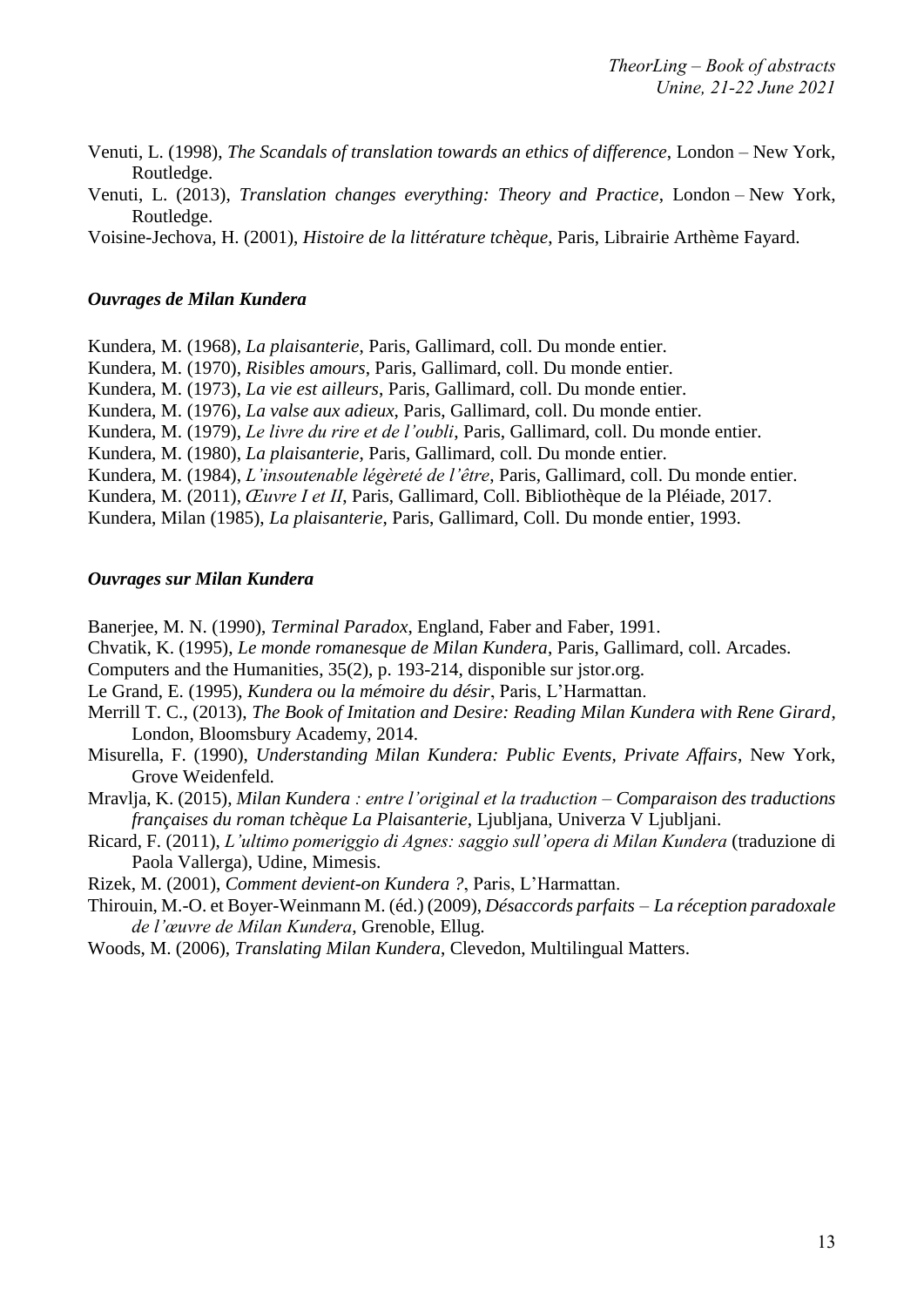## **GUILLAUME GUEX** (University of Lausanne)

*Diachronic Word Embedding Methods: a comparative study for digital humanities and computational linguistic researchers.*

*Word embedding* methods, also called *distributional representation* methods, have received considerable attention from the Digital Humanities and Computational Linguistics communities in the past few years, particularly since the publication of the famous *word2vec* method in 2013 (Mikolov et al., 2013), although the idea behind these methods is not new and can be traced back to the creation of *latent semantic analysis* (Deerwester et al., 1990). By using the *contexts* of words found in a given corpus, these methods automatically create low dimensional vectors representing each word appearing in the corpus and they place these vectors relatively to each other to construct a kind of *semantic map*: semantically close words lie in the same neighborhood (e.g. *cup* and *mug*) and some relationships are expressed geometrically (e.g.  $king - man + woman \approx queen$ ). The popularity of *word2vec*, as well as its subsequent and close competitors, such as *GloVe* (Pennington et al., 2014), *fastText* (Bojanowski et al., 2017) and *ELMo* (Peters et al., 2018), is not surprising, as the produced word vectors where used in a broad range of Natural Language Processing tasks with competitive results.

One of the main advantages of word embedding methods is that they produce *task agnostic results*, word vectors only reflect semantic relationships between words found in the corpus and thus can be used an exploratory tool. Therefore, an increasing number of researchers in various fields began to use them to extract semantic information from corpora in order to test different linguistical, cultural or historical hypotheses (see, e.g., Grayson et al., 2016, Kerr, 2017, Heuser, 2017). This enthusiasm was further increased as diachronic word embedding methods began to emerge, enabling to compute semantic trajectories of words regarding time (Kim et al., 2014; Kulkarni et al., 2015; Hamilton et al., 2016; Bamler & Mandt, 2017; Yao et al., 2018; Rudolph & Blei, 2018; Rosenfeld & Erk, 2018; Lauretig, 2019). These diachronic approaches allowed researchers to postulate laws of semantic changes for words (Dubossarsky et al., 2015; Hamilton et al., 2016), identify lexical replacement (Szymanski, 2017), predict periods of political insecurities (Mueller & Rauh, 2018) or find historical periods with high linguistic transformations (Jo & Algee-Hewitt, 2018), among others.

Nevertheless, this fast-developing field also received its share of criticisms (Dubossarsky et al., 2017; Hellrich & Hahn, 2016, 2017). The lack of gold standards, the difficulty to judge the quality of embeddings or to know which type of semantical relationships they capture (word similarity, association or relatedness, see Hill et al., 2015) and the lack of reproducibility of some methods (because of their random nature) were pointed out. Moreover, as the field is quite recent, researchers lack systematic and intensive comparison survey for available methods.

This presentation will come back to the most promising methods for diachronic word embeddings as well as derived time series for semantic studies. A complete comparative study concerning reliability, accuracy and limits of methods will be given, allowing Digital Humanities or Computation Linguistics researchers to select the most appropriate one regarding their data. This theoretical framework will be supported by case studies build on the French newspapers data from the *impresso project*<sup>1</sup> .

 $\overline{a}$ 

<sup>1</sup> https://impresso-project.ch/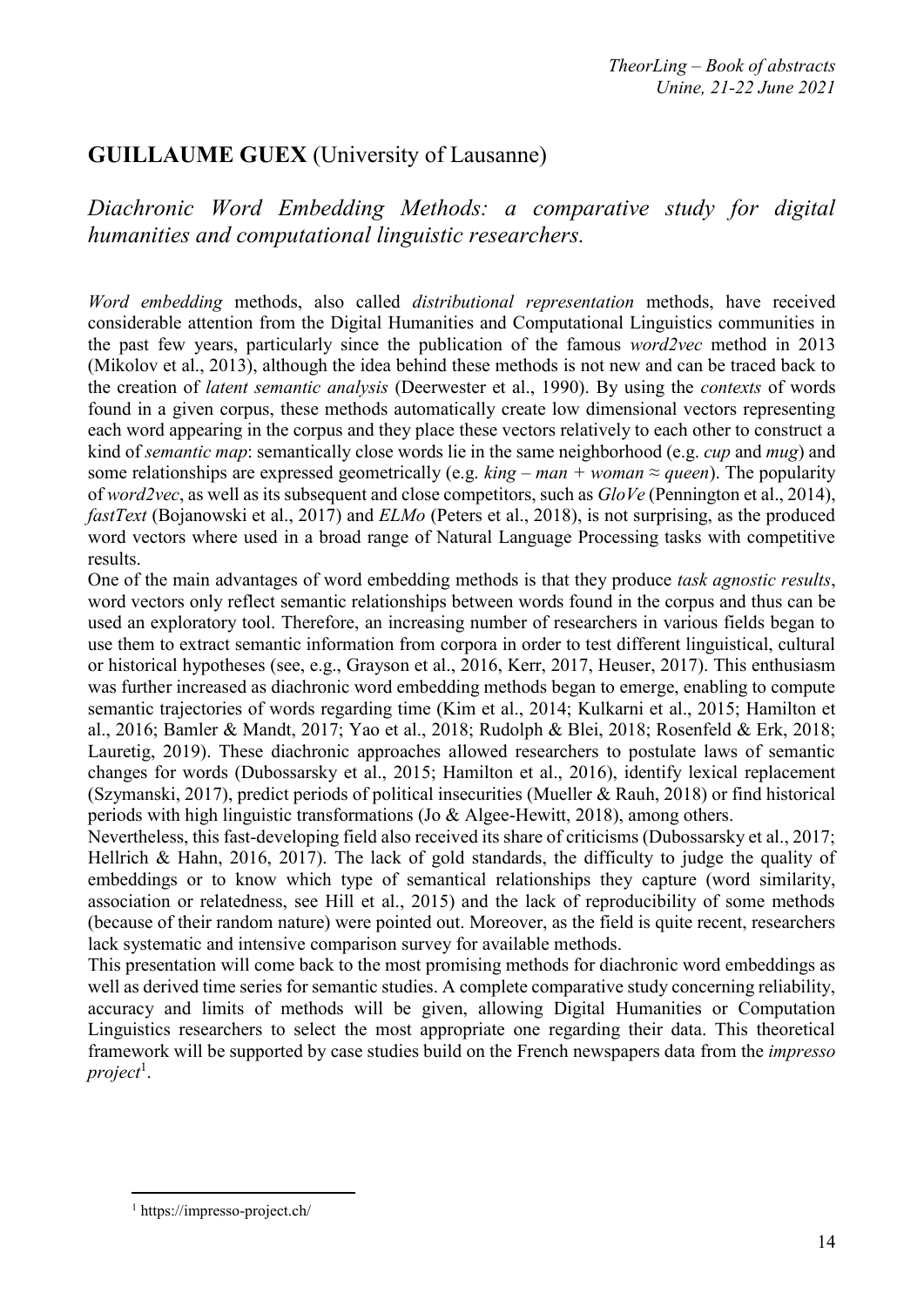References

Bamler, R., & Mandt, S. (2017). Dynamic Word Embeddings. *arXiv:1702.08359 [cs, stat]*. http://arxiv.org/abs/1702.08359

Bojanowski, P., Grave, E., Joulin, A., & Mikolov, T. (2017). Enriching Word Vectors with Subword Information. *ArXiv:1607.04606 [Cs]*. http://arxiv.org/abs/1607.04606

Deerwester, S., Dumais, S. T., Furnas, G. W., Landauer, T. K., & Harshman, R. (1990). Indexing by latent semantic analysis. *Journal of the American society for information science*, *41*(6), 391‑407.

Dubossarsky, H., Tsvetkov, Y., Dyer, C., & Grossman, E. (2015). A bottom up approach to category mapping and meaning change. *NetWordS*, 66‑70.

Dubossarsky, H., Weinshall, D., & Grossman, E. (2017). Outta Control : Laws of Semantic Change and Inherent Biases in Word Representation Models. *Proceedings of the 2017 Conference on Empirical Methods in Natural Language Processing*, 1136–1145. https://doi.org/10.18653/v1/D17- 1118

Grayson, S., Mulvany, M., Wade, K., Meaney, G., & Greene, D. (2016, septembre 21). *Novel2Vec : Characterising 19th Century Fiction via Word Embeddings*. 24th Irish Conference on Artificial Intelligence and Cognitive Science (AICS'16), University College Dublin, Dublin, Ireland, 20-21 September 2016. https://researchrepository.ucd.ie/handle/10197/8360

Hamilton, W. L., Leskovec, J., & Jurafsky, D. (2016). Diachronic Word Embeddings Reveal Statistical Laws of Semantic Change. *arXiv:1605.09096 [cs]*. http://arxiv.org/abs/1605.09096

Hellrich, J., & Hahn, U. (2017). Don't Get Fooled by Word Embeddings-Better Watch their Neighborhood. *DH*.

Hellrich, J., & Hahn, U. (2016). Bad Company—Neighborhoods in Neural Embedding Spaces Considered Harmful. *Proceedings of COLING 2016, the 26th International Conference on Computational Linguistics: Technical Papers*, 2785–2796. https://www.aclweb.org/anthology/C16- 1262

Heuser, R. J. (2017). Word Vectors in the Eighteenth Century. *DH*, 5.

Hill, F., Reichart, R., & Korhonen, A. (2015). SimLex-999 : Evaluating Semantic Models With (Genuine) Similarity Estimation. *Computational Linguistics*, *41*(4), 665‑695. https://doi.org/10.1162/COLI\_a\_00237

Jo, E. S., & Algee-Hewitt, M. (2018). The Long Arc of History : Neural Network Approaches to Diachronic Linguistic Change. *Journal of the Japanese Association for Digital Humanities*, *3*(1), 1‑32. https://doi.org/10.17928/jjadh.3.1\_1

Kerr, S. J. (2017). When Computer Science Met Austen and Edgeworth. *NPPSH Reflections*, *1*, 38‑52.

Kim, Y., Chiu, Y.-I., Hanaki, K., Hegde, D., & Petrov, S. (2014). Temporal Analysis of Language through Neural Language Models. *arXiv:1405.3515 [cs]*. http://arxiv.org/abs/1405.3515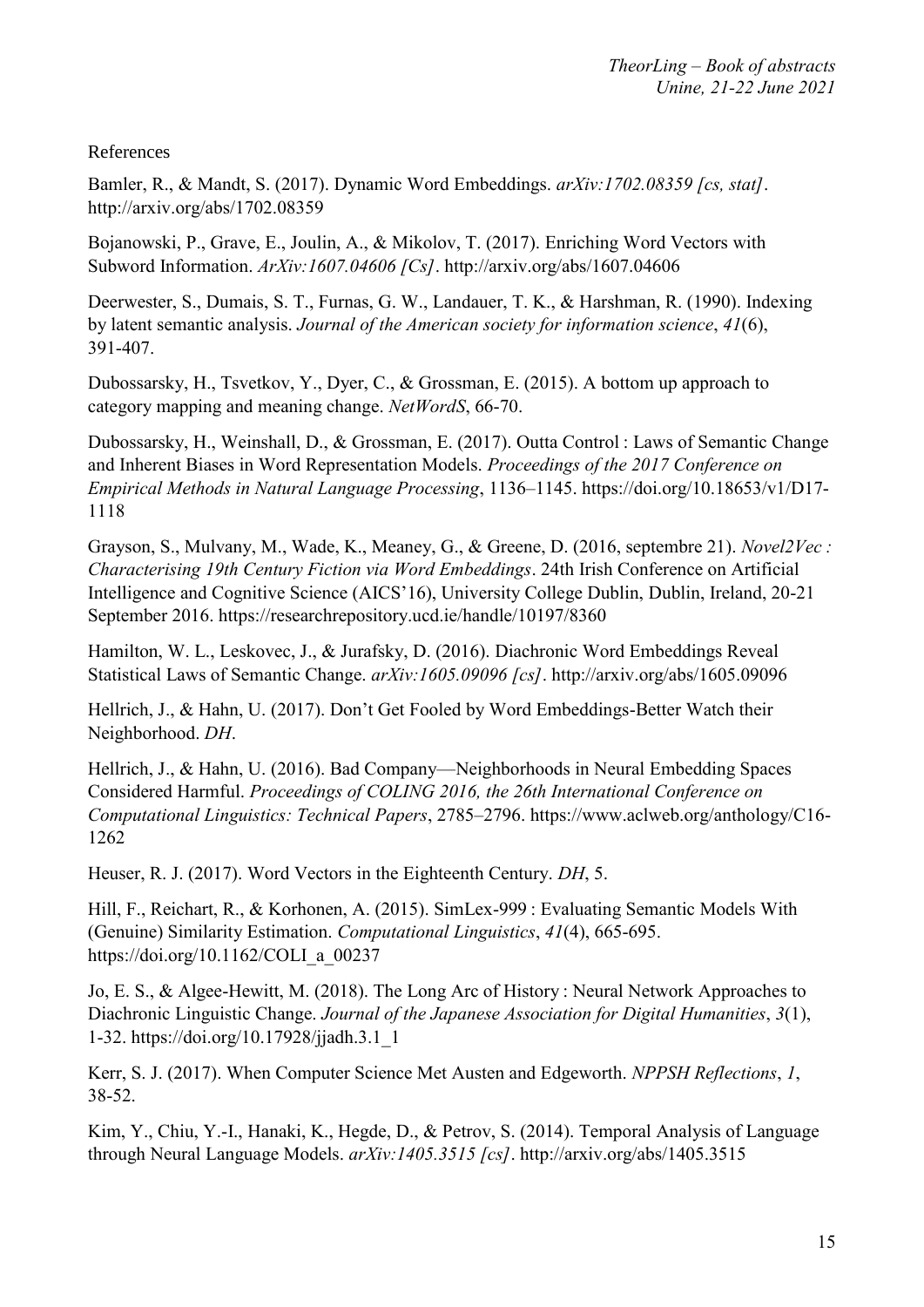Kulkarni, V., Al-Rfou, R., Perozzi, B., & Skiena, S. (2015). Statistically Significant Detection of Linguistic Change. *Proceedings of the 24th International Conference on World Wide Web*, 625– 635. https://doi.org/10.1145/2736277.2741627

Lauretig, A. M. (2019). Identification, Interpretability, and Bayesian Word Embeddings. *arXiv:1904.01628 [cs, stat]*. http://arxiv.org/abs/1904.01628

Mikolov, T., Chen, K., Corrado, G., & Dean, J. (2013). Efficient Estimation of Word Representations in Vector Space. *arXiv:1301.3781 [cs]*. http://arxiv.org/abs/1301.3781

Mueller, H., & Rauh, C. (2018). Reading Between the Lines : Prediction of Political Violence Using Newspaper Text. *American Political Science Review*, *112*(2), 358‑375. https://doi.org/10.1017/S0003055417000570

Pennington, J., Socher, R., & Manning, C. (2014). Glove : Global Vectors for Word Representation. *Proceedings of the 2014 Conference on Empirical Methods in Natural Language Processing (EMNLP)*, 1532‑1543. https://doi.org/10.3115/v1/D14-1162

Peters, M. E., Neumann, M., Iyyer, M., Gardner, M., Clark, C., Lee, K., & Zettlemoyer, L. (2018). Deep contextualized word representations. *arXiv:1802.05365 [cs]*. http://arxiv.org/abs/1802.05365

Rosenfeld, A., & Erk, K. (2018). Deep Neural Models of Semantic Shift. *Proceedings of the 2018 Conference of the North American Chapter of the Association for Computational Linguistics: Human Language Technologies, Volume 1 (Long Papers)*, 474–484. https://doi.org/10.18653/v1/N18-1044

Rudolph, M., & Blei, D. (2018). Dynamic Embeddings for Language Evolution. *Proceedings of the 2018 World Wide Web Conference*, 1003–1011. https://doi.org/10.1145/3178876.3185999

Szymanski, T. (2017). Temporal Word Analogies : Identifying Lexical Replacement with Diachronic Word Embeddings. *Proceedings of the 55th Annual Meeting of the Association for Computational Linguistics (Volume 2: Short Papers)*, 448–453. https://doi.org/10.18653/v1/P17- 2071

Yao, Z., Sun, Y., Ding, W., Rao, N., & Xiong, H. (2018). Dynamic Word Embeddings for Evolving Semantic Discovery. *Proceedings of the Eleventh ACM International Conference on Web Search and Data Mining - WSDM '18*, 673‑681. https://doi.org/10.1145/3159652.3159703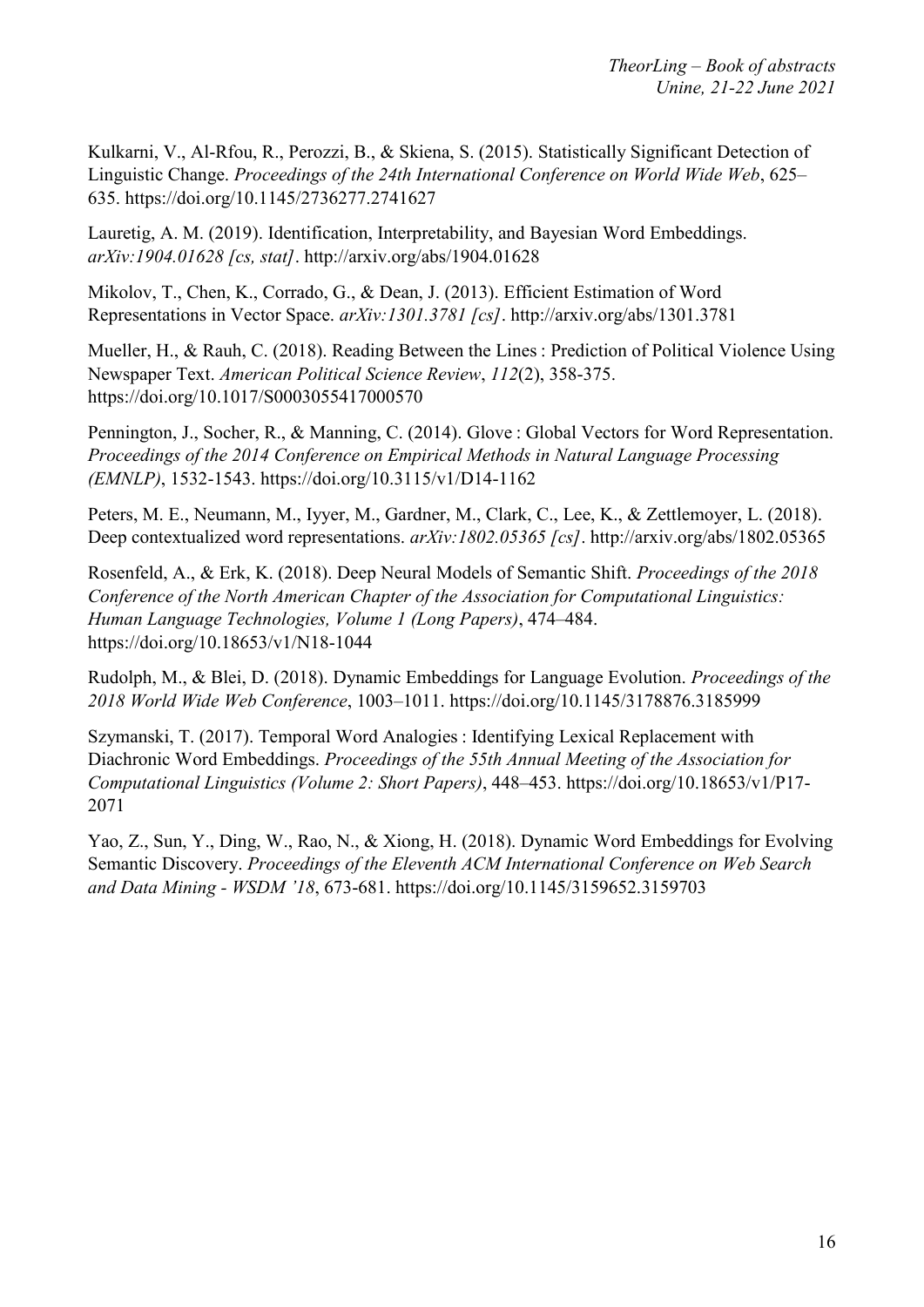## **LUDOVIC MONCLA, DENIS VIGIER, KATHERINE MCDONOUGH, ALICE BRENON ET THIERRY JOLIVEAU** (INSA Lyon/ Université Lyon 2/ The Alan Turing Institute and Queen Mary/ Université de Saint-Etienne)

*Combinaison d'approches qualitative et quantitative pour le repérage et la classification des entités nommées dans l' Encyclopédie de Diderot et d'Alembert (1751-1772)*

Dans cette communication, nous décrivons une méthodologie pour l'amélioration de la reconnaissance et de la classification des entités nommées (EN) (Chinchor & Marsh, 1998) pour des textes anciens de type encyclopédique (XVIII e siècle). La nature de ces documents pose de nombreuses limitations pour les approches existantes : i) l'état de la langue (orthographe, lexique, syntaxe), ii) une graphie non stabilisée des noms de pays et de régions éloignées de la France et a fortiori de l'Europe, iii) un discours géographique qui mêle descriptions de lieux réels aussi bien que mythologiques, de lieux évoqués seulement dans les Écritures ou encore de lieux mentionnés par des auteurs antiques mais dont l'existence est problématique voire exclue.

Les méthodes de reconnaissance et de classification des EN sont réparties en trois familles (Sekine & Eriguchi, 2000 ; Poibeau 2001) : symbolique, statistique et hybride. Les approches symboliques mettent en oeuvre des règles mises au point par des experts et mobilisent des ressources linguistiques (dictionnaires, lexiques, données d'ordre typographique, collocationnelles, ...). Les approches statistiques utilisent des méthodes d'apprentissage automatique qui nécessitent le plus souvent de grands corpus annotés. Elles construisent des modèles (arbres de décision, modèles probabilistes, ...) de manière supervisée mais dont les résultats obtenus, les règles apprises, ou les décisions prises, peuvent être complexes à comprendre. Enfin, les systèmes hybrides combinent méthodes symboliques et statistiques le plus souvent adaptées pour des méthodes semi-automatiques avec des interactions entre un opérateur et les algorithmes.

Une des originalités de notre approche consiste à combiner étroitement approches qualitative et quantitative. En premier lieu, par l'exploitation de certaines spécificités discursives propres au genre encyclopédique (Mazière, 1982; Cernuschi, 2018). Une telle approche rompt quelque peu avec celles traditionnellement mises en oeuvre en TAL (McDonough et al., 2019). En effet, selon Nadeau & Sekine, "The impact of textual genre (journalistic, scientific, informal, etc.) and domain (gardening, sports, business, etc.) has been rather neglected in the NERC literature" (Nadeau & Sekine, 2007). Ensuite, l'identification d'indices linguistiques de surface (McDonald, 1996) par une analyse textométrique du corpus au moyen de la plateforme TXM1 (Heiden, 2010). Ces indices peuvent être "forts" ou "faibles" et permettent d'aboutir à la catégorisation et à la sous-catégorisation des EN. Enfin, l'élaboration et l'implémentation de règles pour le repérage automatique de ces indices dans un système d'annotation. Pour cela, nous nous appuyons sur la plateforme existante PERDIDO2 (Moncla & Gaio, 2018) permettant l'annotation automatique d'information géographiques (noms de lieux, relations, spatiales, …) dans des textes. Nous proposons également une méthode permettant la combinaison et la pondération de ces indices "forts" et "faibles" ainsi qu'une évaluation sur l' *Encyclopédie* de leur apport pour les tâches de reconnaissance et de classification de EN.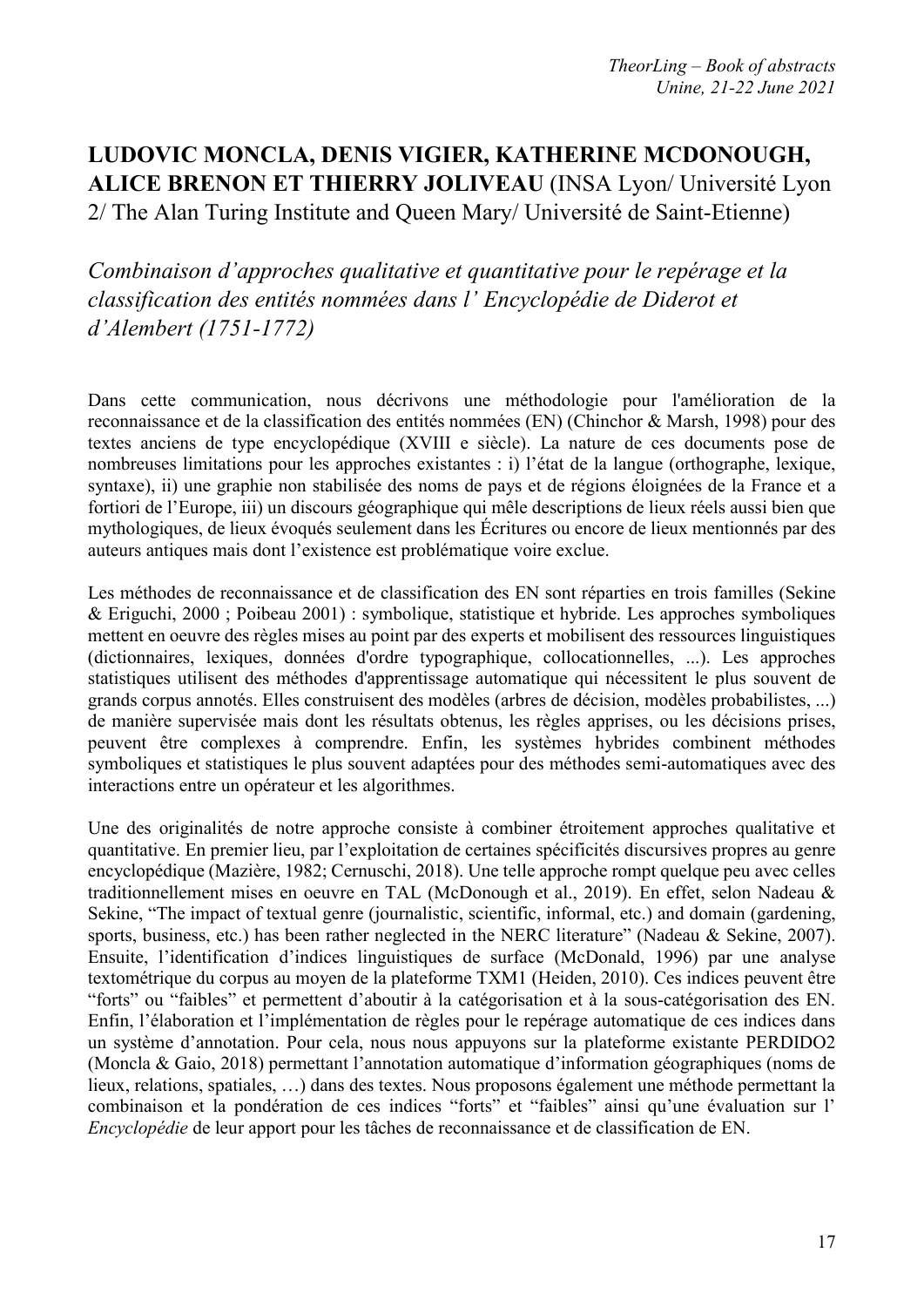#### Références

A. Cernuschi (2018) Une espèce d'ouvrage cosmopolite. Variations énonciatives dans les articles encyclopédiques des Lumières, de Chambers à l'Encyclopédie, Travaux Neuchâtelois de Linguistique, 69, 39-59.

N. Chinchor, E. Marsh (1998) MUC-7 information extraction task definition (version 5.1), Proceedings of MUC Vol. 7

S. Heiden (2010) The TXM Platform : Building Open-Source Textual Analysis Software Compatible with the TEI Encoding Scheme. Proceedings of the 24th Pacific Asia Conference on Language, Information and Computation - PACLIC24 (p. 389-398).

Mazière, F. (1982), Cellule : un discours de vulgarisation dans les dictionnaires encyclopédiques, Langue française, 53, 62-77.

D. Nadeau, S. Sekine (2007) A survey of named entity recognition and classification, Lingvisticae Investigationes 30, 3

D.D. McDonald (1996) Internal and external evidence in the identification and semantic categorization of proper names, Corpus processing for lexical acquisition

K. McDonough, L. Moncla, M. van de Camp (2019) Named entity recognition goes to old regime france : geographic text analysis for early modern french corpora, International Journal of Geographical Information Science (IJGIS) 0, 1

L. Moncla, M. Gaio (2018) Services web pour l'annotation sémantique d'informations patiales à partir de corpus textuels, Revue Internationale de Géomatique (RIG) 28, 439

T. Poibeau (2005) Sur le statut référentiel des entités nommées, in Conférence Traitement Automatique des Langues 2005 (Association pour le Traitement Automatique des LAngues/LIMSI), pp. 173–183

S. Sekine, Y. Eriguchi (2000) Japanese named entity extraction evaluation: analysis of results, Proceedings of the 18th conference on Computational linguistics-Volume 2 (ACL), pp. 1106–1110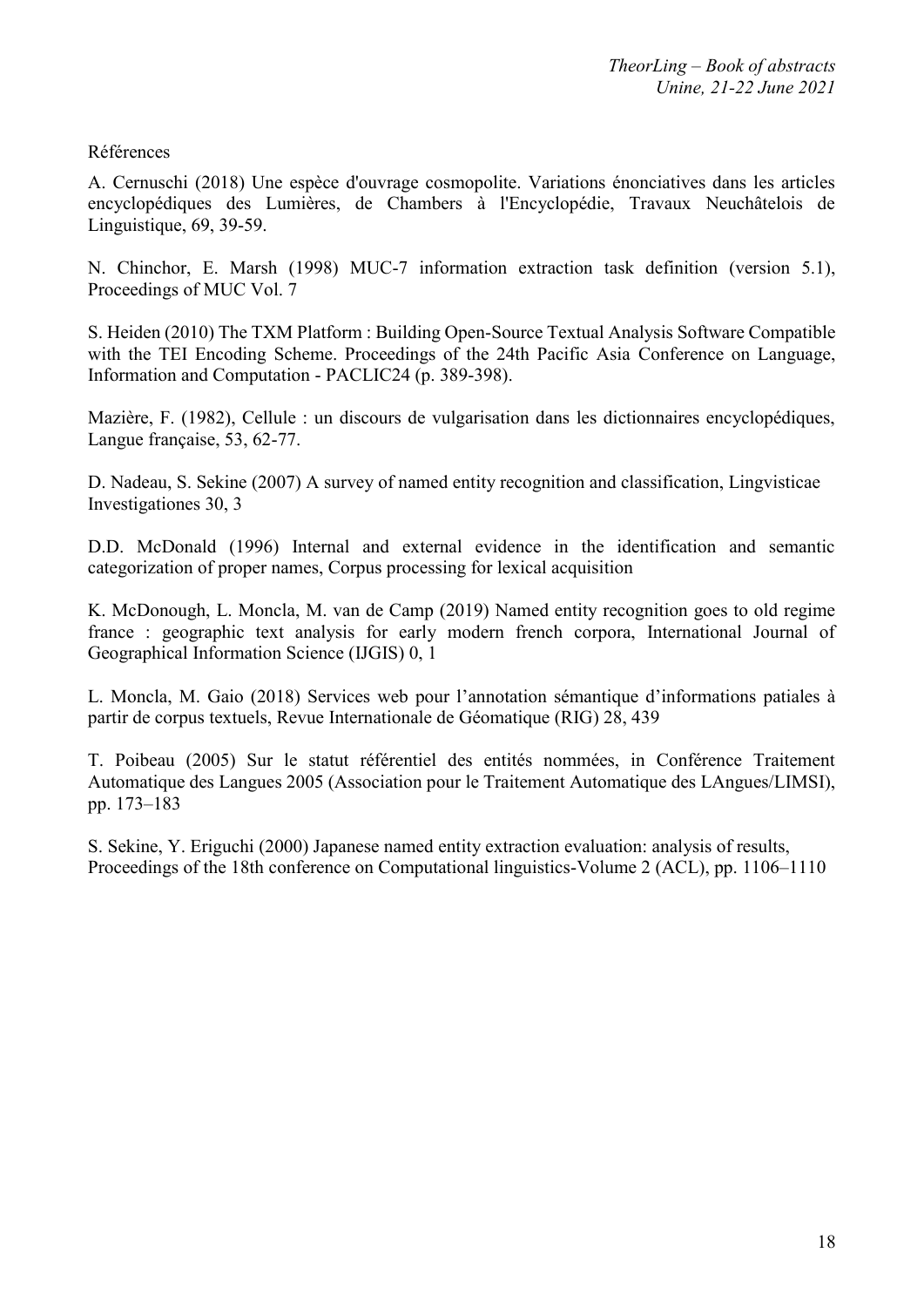## **BARBARA MCGILLIVRAY** (University of Cambridge and The Alan Turing Institute)

### *Modelling lexical semantic change using quantitative approaches: from Ancient Greek to emoji*

Lexical semantic change, i.e. the phenomenon in which the semantics of lexical items changes over time, has been the object of qualitative research for over a century. Anthropological studies in linguistics (Boas 1911; Sapir 1912; 1928) and in conceptual history (Williams 1976; Richter 1995) have recognised the importance of this research to reach a better understanding of the dynamics of cultural, social and political systems. Philological methods (e.g., Kenny 1995, Wierzbicka 1997) and theoretical linguistics research (Geeraerts 2010; Koch 2016; Grondelaers et al. 2007) have also engaged with the analysis of language-internal aspects of this phenomenon.

Recent digitization efforts have now made it possible to access and mine large-scale digital collections of historical texts using automatic methods and investigate the question of semantic change over centuries at a new level of resolution. Easy access to very large born-digital collections from the web also allows us to study changes in contemporary language data spanning short time periods. What are the benefits and the limitations of applying large-scale quantitative methods to the study of such a complex phenomenon?

In this talk I will present my research on developing models for semantic change drawing on stateof-the-art quantitative methods relying on distributional semantics principles. I will share my experience of working at different scales and in a range of interdisciplinary projects, from Ancient Greek and Latin to Charles Darwin's letters, web archives, Twitter and emoji.

#### References

- Boas, F. (1911). "Introduction", in Boas, F. (ed.), *Handbook*of *American Indian Languages,*Washington D.C.: Bureau of American Ethnology, Bulletin 40 (I), pp. 59-73.
- Geeraerts, D. (2010). *Theories of lexical semantics*. Oxford: Oxford University Press
- Grondelaers, Stefan, Speelman, Dirk and Geeraerts, Dirk (2007). Lexical variation and change. In *The Oxford handbook of cognitive linguistics*.
- Kenny, Neil. (1995). Interpreting Concepts after the Linguistic Turn: The Example of curiosité in Le Bonheur des sages / Le Malheur des curieux by Du Souhait (1600)', in *Interpréter le seizième siècle*, ed. by John O'Brien (Michigan Romance Studies, XV, 1996), 241–70.
- Koch, P. (2016). Meaning change and semantic shifts. In Päivi Juvonen and Maria Koptjevskaja Tamm (eds.), *The Lexical Typology of Semantic Shifts*, pages 21–66. De Gruyter Mouton, Berlin/Boston.
- Richter, M. (1995). *The History of Political and Social Concepts: A Critical Introduction.* New York and Oxford: Oxford University Press.
- Sapir, E. (1912). "Language and Environment", American Anthropologist 14, pp. 226-242.
- Sapir, E. (1928). Proceedings, First Colloquium on Personality Investigation; Held under the Auspices of the American Psychiatric Association, Committee on Relations with the Social Sciences, New York: Lord Baltimore Press, pp. 77-80.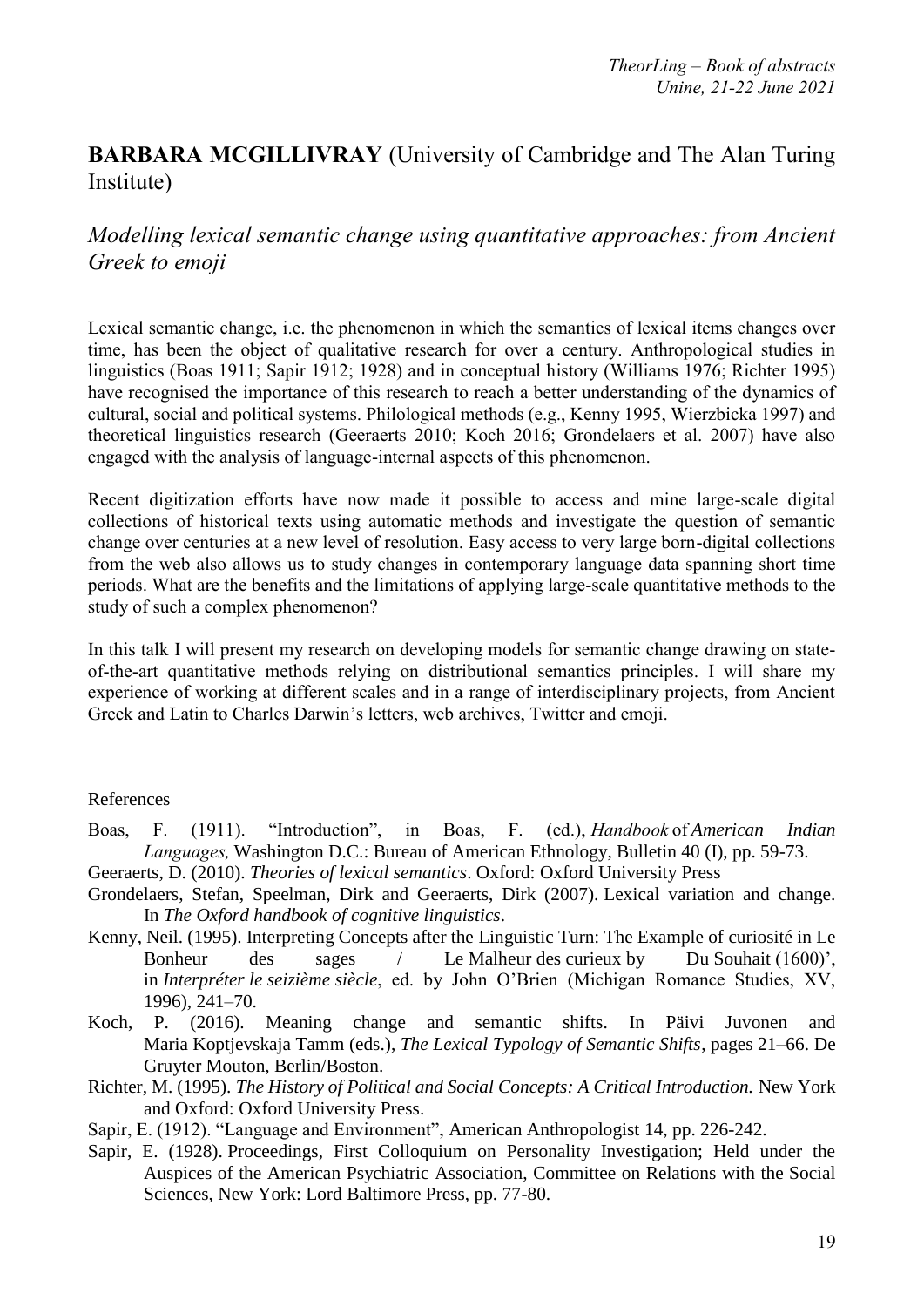- Wierzbicka, Anna. (1997). *Understanding Cultures Through Their Key Words: English, Russian, Polish, German, and Japanese.* Oxford: Oxford University Press.
- Williams, Raymond. (1976). *Keywords*. *A Vocabulary of Culture and Society*. London: Fourth Estate.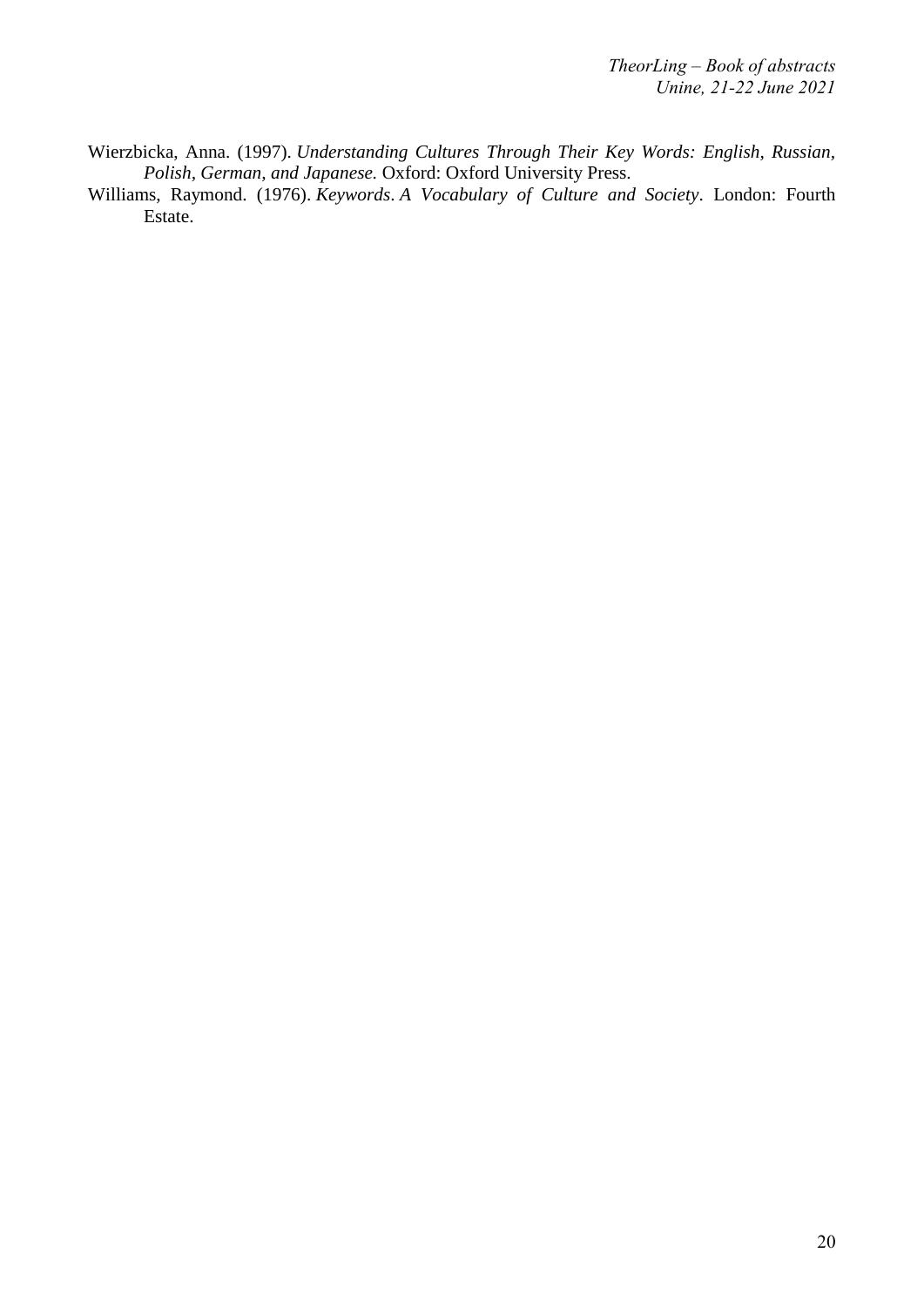# **ESSA ALI BATEL** (University of Arizona)

# *Formulaic Expressions Processing in the First and Second Language*

The presented paper presents a result of a study that examined advanced English non-native speakers' (L2) processing of formulaic expressions embedded within sentence contexts. According to Laufer & Waldman (2011), formulaic language is a combination of words that are of restricted co-occurrence in that individual words in these combinations are, for the most part, easily replaceable following the rules of grammar, yet not in all cases (e.g. *Tea* collocates with *strong* but not with *powerful*). These multi-word units are presumed to be stored in and retrieved from longterm memory as if they were single lexical units (Read & Nation, 2004; Wray & Perkins, 2000). In this sense and based on the Spreading Activation model (Collins & Loftus, 1975) and the Associative Relatedness model (Postman & Keppel, 2014), the recognition time (RT) of the noun "*tea*" after the incongruent adjective "*powerful*" should take longer compared to the RT of the same word after the congruent adjective "*strong*" due to the discrepancy between the predicted word and the printed word. Therefore, the incongruent preceding context has an inhibitory effect on the target word leading to a longer RT compared to the congruent context. In light of this research, this study sought to determine whether late L2 speakers of English show the same inhibitory effect as L1 speakers when a synonymous but not congruent word (i.e. *powerful*) preceded the target word in a formulaic sequence combination. The goal was to test whether in L2 learners, formulaic expressions are stored in and retrieved from long-term memory as if they were single lexical units, as they are in native speakers. The hypothesis was that L2 formulaic expressions are not stored in and retrieved from long-term memory as the case in L1 formulaic expressions.

To test this hypothesis, 24 adult advanced-level learners of English were recruited as the experiment group and 24 adult native speakers of English. The experiment's participants performed a Selfpaced Reading task that consisted of 24 English sentences containing formulaic combinations (the sentences were divided into equal halves with each half containing either congruent or incongruent combinations). On a computer screen, each sentence was presented one word at a time and participants had to press the SPACE key to move from one word to the next. Participants were then prompted to answer a comprehension question at the end of each sentence. The RTs on critical words (i.e. the word *tea*) were compared in both congruency conditions. The results showed a significant shorter RT for the congruent combination compared to the incongruent combination in L1 participant, but not for L2 participants.

These results indicate that L2 learners do not attend to the same level of sensitivity to violations in multi-word formulaic sequences when one word in the formulaic combination is replaced by a close synonym. The findings also suggest that formulaic expressions are not stored in and retrieved from long-term memory for L2 learners as if they were single lexical units, at least not during online processing that simulates subconscious recognition of lexical items.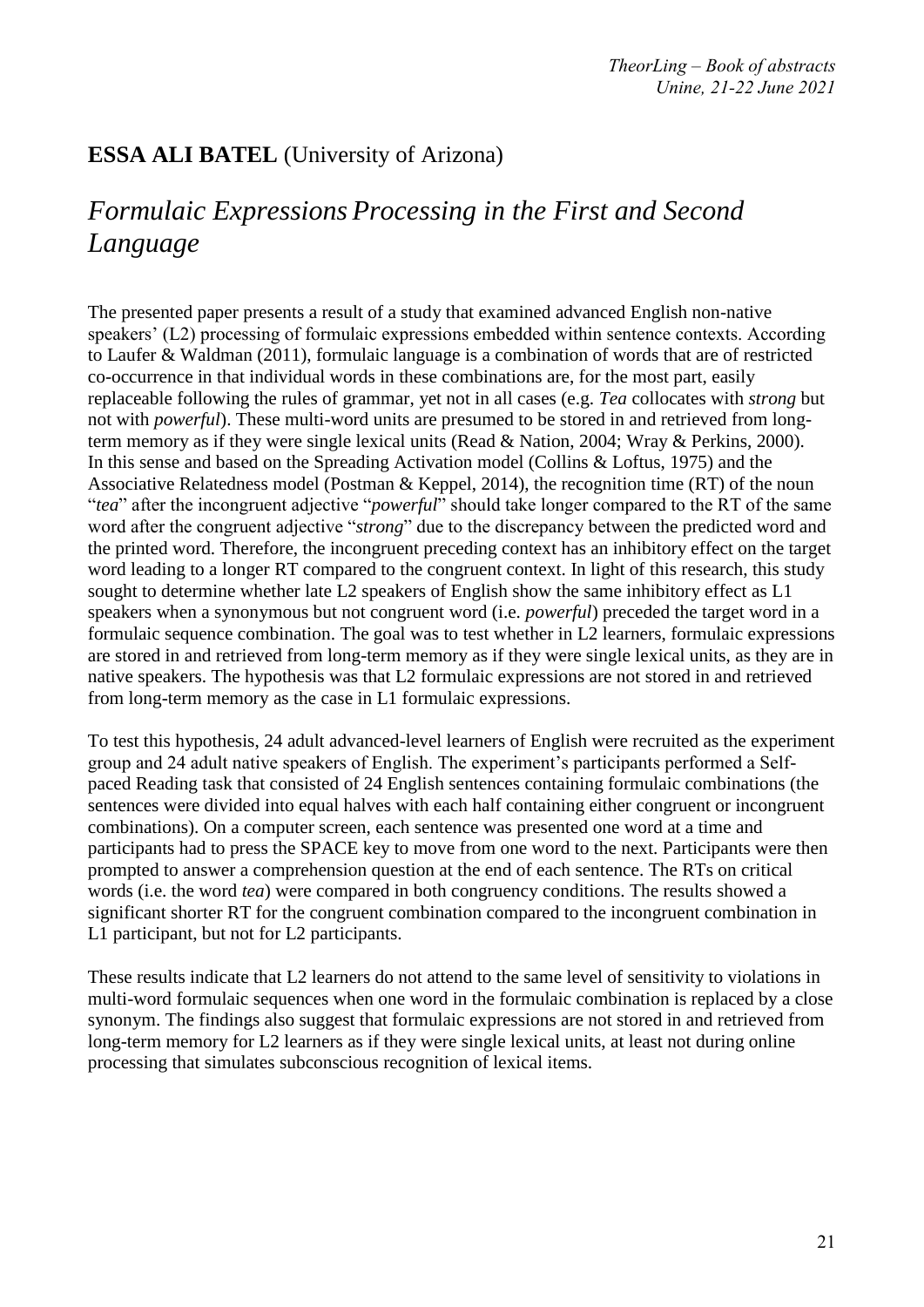Bibliography

- Collins, A. M., & Loftus, E. F. (1975).A spreading-activation theory of semantic processing. *Psychological Review*, *82*(6), 407.
- Laufer, B., & Waldman, T. (2011). Verb-noun collocations in second language writing: A corpus analysis of learners' English. Language learning, 61(2), 647-672.

Postman, L., & Keppel, G. (Eds.). (2014). *Norms of Word Association*. Academic Press.

- Read, J., & Nation, P. (2004). Measurement of formulaic sequences. *Formulaic Sequences: Acquisition, Processing and Use*, 23-35.
- Wray, A., & Perkins, M. R. (2000). The functions of formulaic language: An integrated model. *Language & Communication*, *20*(1), 1-28.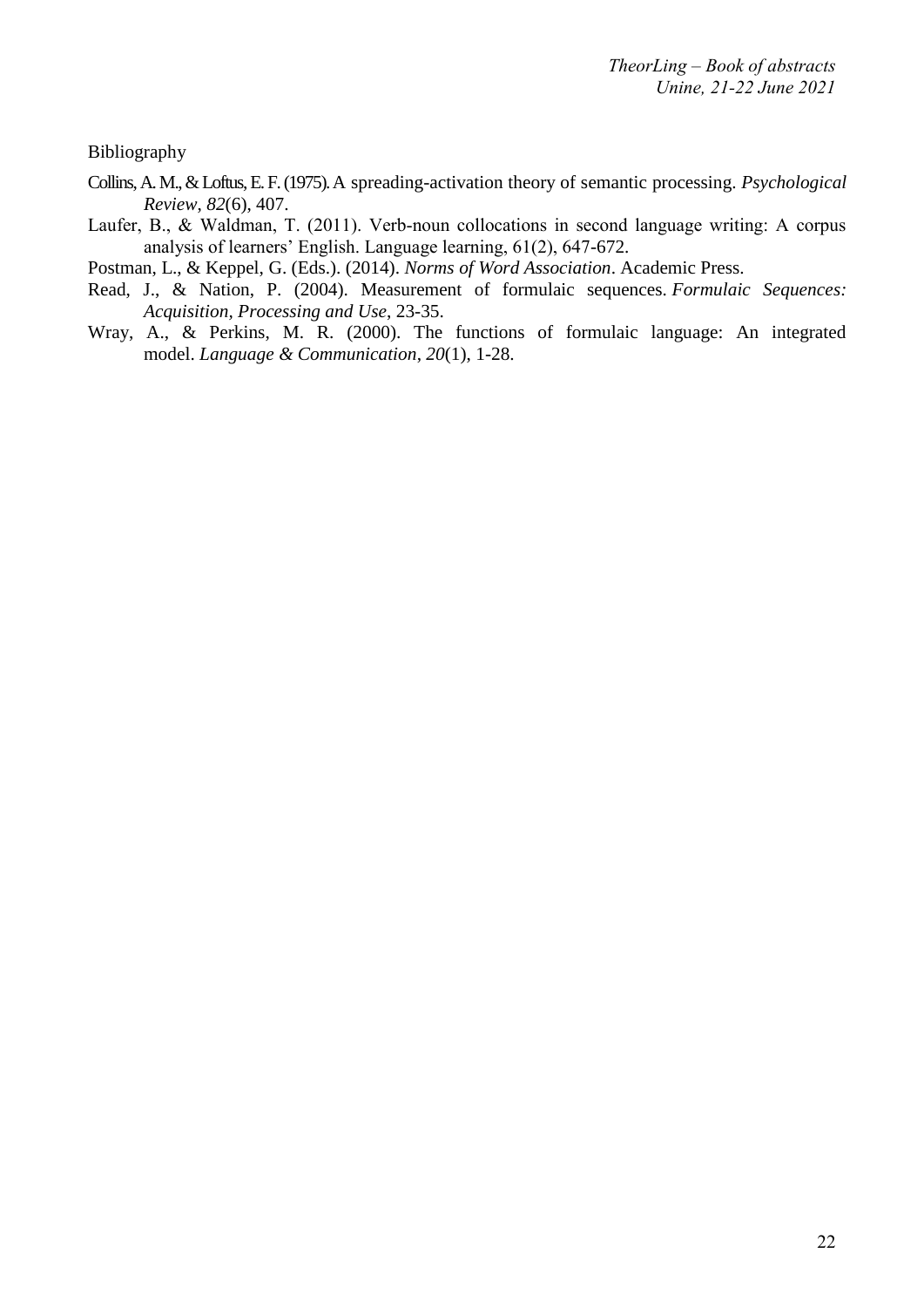# **ELENI KARANTZOLA & YANNIS KOSTOPOULOS** (University of the Aegean)

### *Reformulations as a diagnostic tool for corpora representativity.*

In the last four decades, reformulation relations and linguistic items indicating reformulating operations have been extensively explored through a considerable number of theoretical perspectives (Fuchs 1982, Gülich & Kotschi 1983, Roulet 1987, Mann & Thompson 1988, Rossari 1990, Blakemore 1993, 2007, Burton-Roberts 1994, Bhagat & Hovy 2013) and in a significant amount of languages (Fløttum 1994, Rossari 1994, Vassiliadou 2004, Cuenca & Bach 2007, Del Saz 2007). Regardless of any remaining areas of controversy - especially on issues pertaining to reformulations taxonomy and reformulation markers description (see Murillo 2004, Steuckardt 2009, Vassiliadou in press) - previous investigations contributed important theoretical and empirical findings which largely clarified the notion of reformulation, and shaped the methodological tools for approaching reformulating operations. The application of these findings in discourse analysis revealed strong associations between certain reformulating operations and particular text-types (e.g. equivalence/paraphrastic reformulations and scientific discourse, see Thoiron & Béjoint 1991).

Adapting previous research on reformulation in a corpus-based approach to historical linguistics, in this paper we try to explore whether reformulation relations and reformulation markers can be used as diagnostic tools in historical corpora investigations. Precisely, we consider the possibility of treating linguistically marked reformulating operations as evidence of the representativity of a corpus, and as indications for locating a given text in the orality/literacy and the standard/vernacular continua. Our study focuses on Early Modern Greek (EMG, 16<sup>th</sup>-17<sup>th</sup> century), an understudied variety characterised by extended linguistic variation and absence of standardisation (Karantzola 2006). In what concerns the expression of reformulation, EMG exhibits at least five multifunctional reformulation markers, with only one of them surviving in contemporary Modern Greek.

Using data from a 155.000-words, genre-classified, anthology of texts (Kakoulidou-Panou, Karantzola & Tiktopoulou, in press), and adopting a quantitative-qualitative approach, we explore the associations between reformulation operations and markers, on the one hand, and text genre, on the other. According to our hypothesis, the existence of systematic, significant correlations of this sort, would suggest that reformulation markers and operations are indicative of corpora genre representativity. Furthermore, in our study we scrutinize the frequencies and functions of EMG reformulation markers, considering how reformulation markers can provide a diagnostic tool for identifying vernacular / non-vernacular tokens in historical corpora.

References

Bhagat, R. & E. Hovy. 2013. "What is a paraphrase?" *Computational Linguistics* 39(3): 463-472.

Blakemore, D. 1993. "The relevance of reformulations". *Language and Literature* 2(2): 101-120.

- Blakemore, D. 2007. "'Or'-parentheticals, 'that is'-parentheticals and the pragmatics of reformulation". *Journal of Linguistics* 43: 311-339.
- Burton-Roberts, N. 1994. "Apposition". In Asher, R.E. & J.M.Y. Simpson (eds.) *The Encyclopaedia of Language and Linguistics Vol. I.* Oxford: Pergamon Press, 184-187.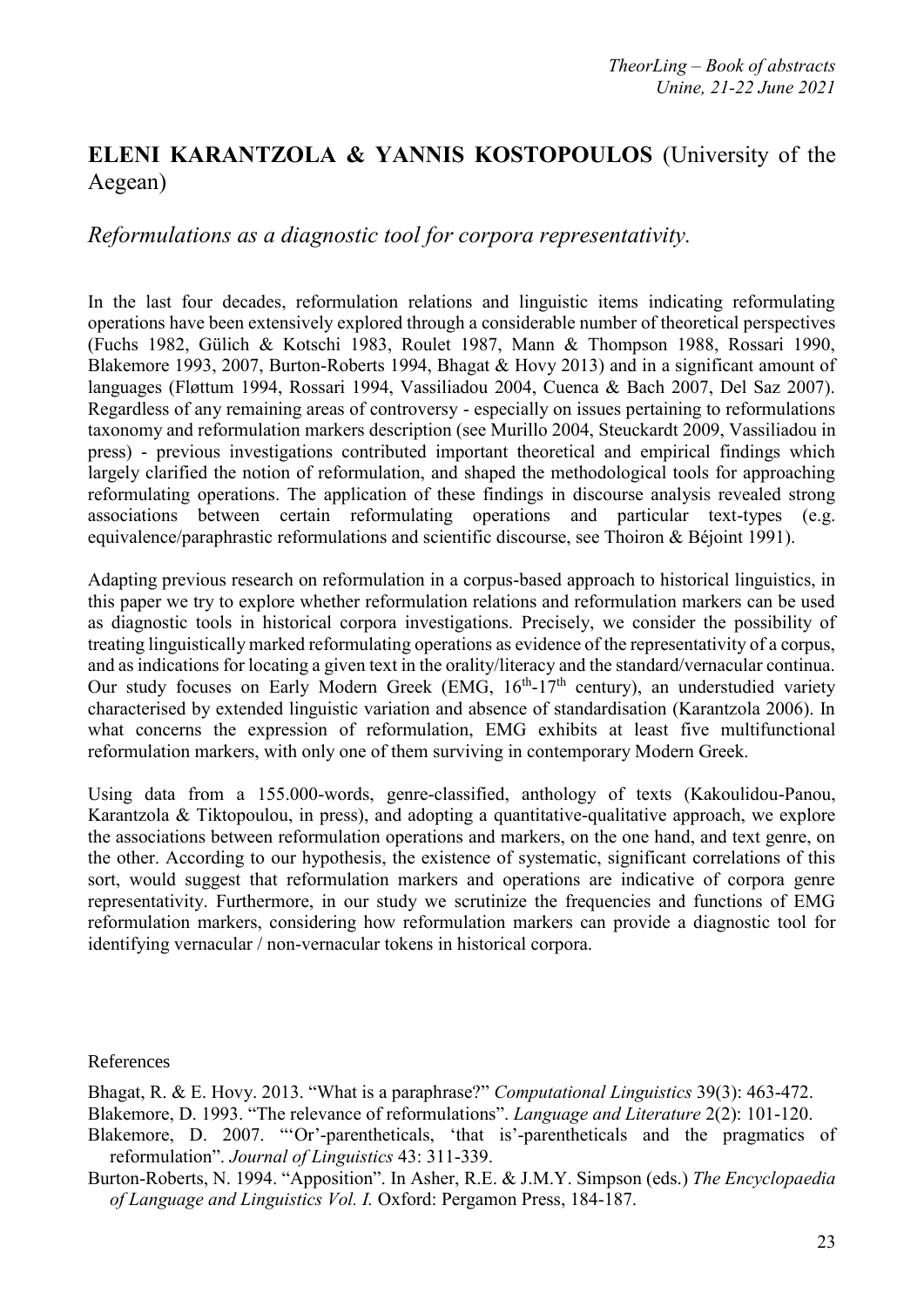- Cuenca, M.J. & C. Bach. 2007. "Contrasting the form and use of reformulation markers". *Discourse Studies* 9(2): 149-175.
- Del Saz Rubio, M.M. 2007. *English Discourse Markers of Reformulation: A Classification and Description.* Bern: Peter Lang.
- Flottum, K. 1994. "À propos de c'est-à-dire et ses correspondants norvégiens". *Cahiers de linguistique française 15: 109-130.*
- Fuchs, C. 1982. *La paraphrase.* Paris: PUF.
- Gülich, E. & T. Kotschi. 1983. "Les marqueus de la reformulation paraphrastique". *Cahiers de linguistique française* 5: 305-351.
- Kakoulidi-Panou, E., Karantzola, Ε., & K. Tiktopoulou (in press). *Demotic Prose Texts of the 16th c.* [in Greek]. Thessaloniki and Athens: Centre for Greek Language and MIET.
- Karantzola, E. 2006. "Sur la langue 'populaire' de la Grèce ottomane et vénitienne". *Revue des études néohelléniques* 2 (n.s.): 107-122.
- Mann, W.C. & S. A. Thompson. 1988. "Rhetorical Structure Theory: Toward a Functional Theory of Text Organization". *Text* 8(3): 243-281.
- Murillo, S. 2004. "A relevance reassessment of reformulation markers". *Journal of Pragmatics* 36: 2059-2068.
- Rossari, C. 1990. "Projet pour une typologie des opérations de reformulation". *Cahiers de linguistique française* 11: 345-359.
- Rossari, C. 1994. *Les opérations de reformulation*. Berne: Peter Lang.
- Roulet, E. 1987. "Complétude interactive et connecteurs reformulatifs". *Cahiers de linguistique française* 8: 111-140.
- Steuckardt, A. 2009. "Décrire la reformulation: le paramètre rhétorique". *Cahiers de praxématique* 52: 159-172.
- Thoiron, P. & H. Béjoint. 1991. "La place de la reformulation dans les textes scientifiques". *Meta*  36(1): 101-110.
- Vassiliadou, H. (in press). "Peut-on aborder la notion de reformulation autrement que par la typologie de ses marques? Pour une analyse *s*émasiologique et onomasiologique". In Inkova, O. (ed.), *Autour de la reformulation*. Geneva: Droz.
- Vassiliadou, H. 2004. *Les connecteurs c'est-à-dire (que) en français et ðilaði en grec. Analyse syntaxique et sémantico-pragmatique.* Thèse de Doctorat, Strasbourg.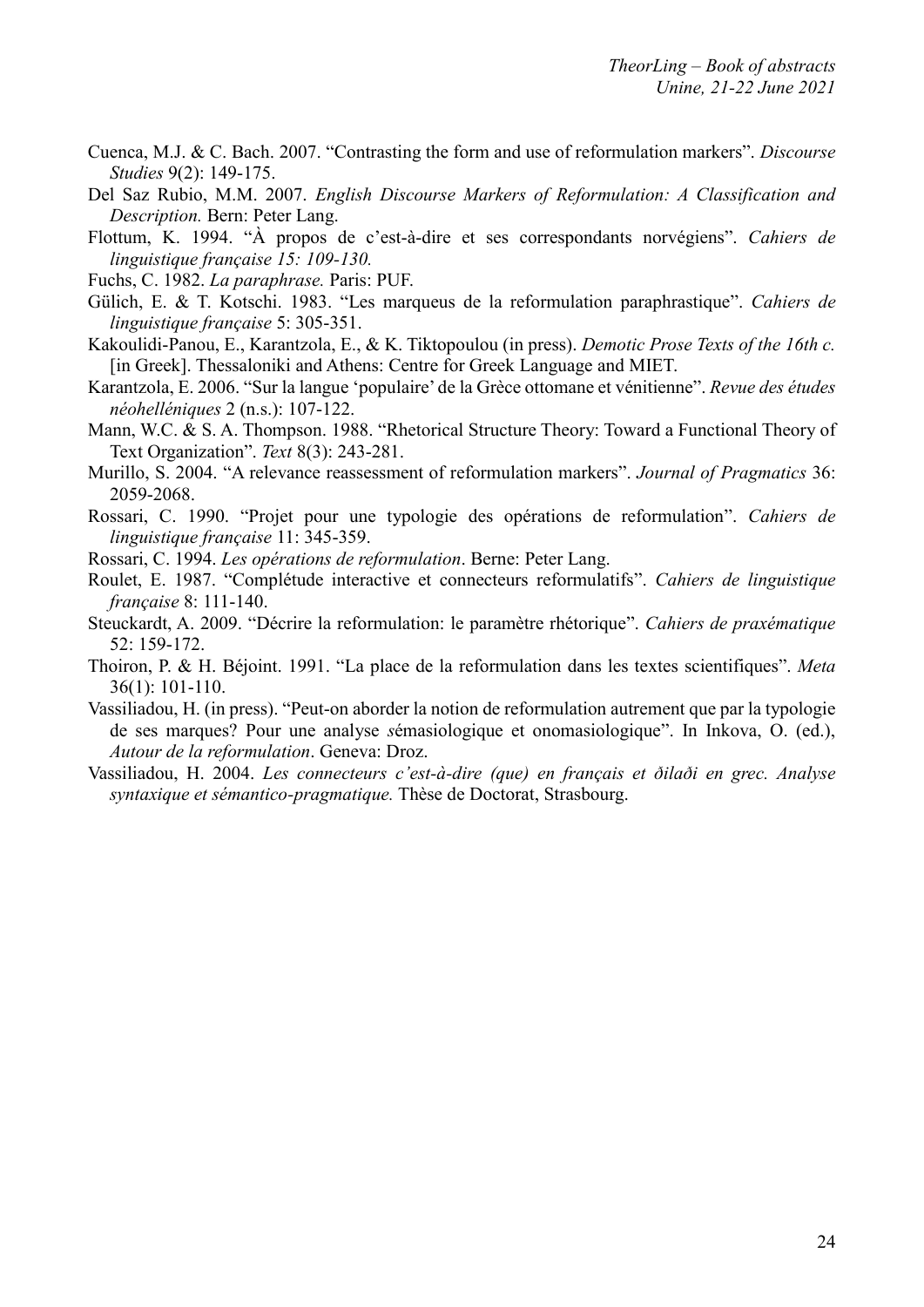## **DARIO COMPAGNO** (Université de Lorraine)

*Is a Finalistic Interpretation of Statistical Correlations Possible? Some Theoretical Reflections Starting from the Analysis of a Conversation Corpus*

There is a gap between what can be obtained by statistical analysis and the needs of linguistic theory, especially in reference to pragmatics and discourse analysis. As a matter of fact, the statistical study of correlations always points towards a causal interpretation of them. This interpretation can be explicitly aimed for, as done in computer science in recent causal analysis. One can also be more cautious when talking about causes behind correlations, unless within strictly defined experimental conditions, as traditional statisticians prefer. Still, in both approaches, the only actual viable way of interpreting data is oriented in a potential causal direction – and this also the case for data which are collected to understand human action. Therefore, human action ends up being explained only as a residual component of interacting effects, all potentially taken into account by causal models. Now, several trends of research (in linguistics, semiotics, philosophy, anthropology and psychology) highlighted the importance of taking agents' intentions into account when working on human actions and their meaning. Describing language is also a matter of understanding why people produce sentences and what they mean with them. But until now this intentional (or immanent) dimension of language production, properly characterizing it as a cognitive ability, seems to elude quantitative formalisation.

We believe that a bridge must be built to employ quantitative approaches to this end, within linguistic theorisation. Ideally, correlations in sentences, conversation exchanges and texts should not (only) be thought as the result of some causes behind language production, but as the realisation of some ends given form by language itself. We need to be able to give a finalistic interpretation to the correlations observed in data, in a way similar to what is already done in causal analysis. For example, whenever a correlation between a question and an answer is observed, we would need a sort of test capable of showing whether or not the answer was the intended effect of the question (as in similar situations we say that a certain effect was due to a certain cause).

This presentation will start from the results of the analysis of an online linguistic exchanges corpus, modelled using a bottom-up technique called process mining. We have already identified some patterns in the expression of intentions. However, apart from the interest of these patterns in themselves for the study of conversation, can they be seen as the backbone for identifying traces of intentional activity?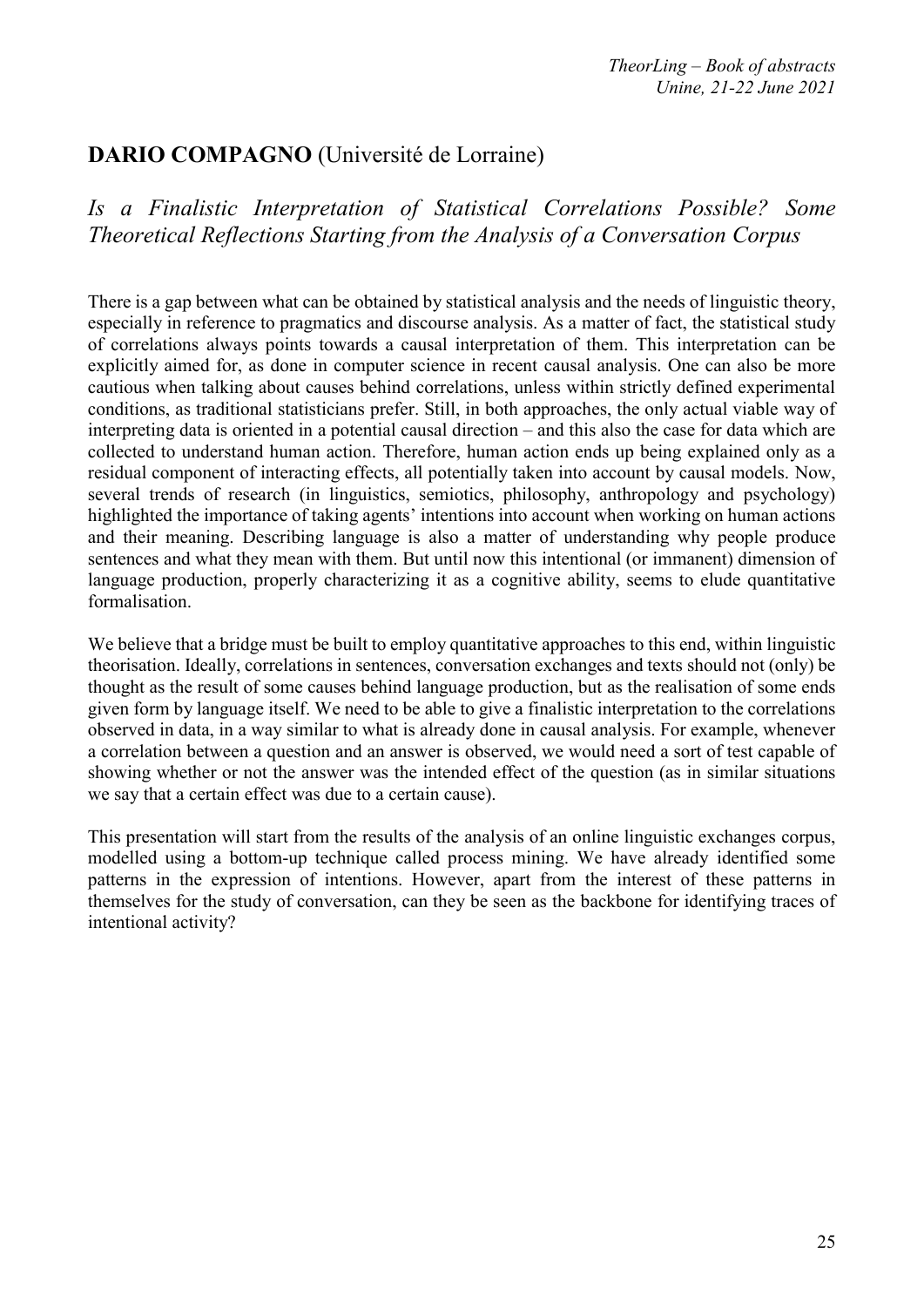# **ALIZÉE LOMBARD, LUCIE BARQUE, DORIANE GRAS, RICHARD HUYGHE** (Université de Fribourg)

### *Sens nouveaux et degrés de régularité : une approche quantitative du sentiment néologique*

Le sentiment néologique, i.e. l'habileté à déceler la nouveauté lexicale, est encore très peu étudié expérimentalement (Gardin et al. 1974, Sablayrolles 2003, Frisson and Pickering 2007, Rodd et al. 2012). Il a été soutenu qu'il dépend d'au moins deux variables linguistique : la (non-)nouveauté de la forme et la (non-)régularité du procédé qui a produit le néologisme.

Notre étude est focalisée sur cette dernière variable et sur les néosémies, i.e. les mots dont seul le sens est nouveau (ex. *tsunami* dans *un tsunami de touristes*). Ces derniers relèvent de différents procédés sémantiques (métaphore et métonymie), obéissant eux-mêmes à des règles d'instanciation plus ou moins régulières (Apresjan 1974, Barque 2008), au sens où elles sont plus ou moins productives dans le lexique. Le principe de contiguïté référentielle qui permet de désigner une pièce par un nom de meuble (*bar, bureau*) est moins régulier que celui qui permet de désigner une portion standard de substance alimentaire par la substance elle-même (*yaourt, bière, chocolat, glace, café, sucre, sirop*, etc.). Nous distinguons ainsi deux degrés de régularité des polysémies et faisons l'hypothèses qu'ils déterminent les jugements métalinguistiques des locuteurs. Plus un sens nouveau est régulier, moins il a de chance de provoquer un sentiment néologique.

Pour vérifier cette hypothèse, nous présentons 84 phrases simples contenant un mot cible à deux groupes de locuteurs natifs du français, des étudiants entre 18 et 30 ans, invités à indiquer si la phrase contient « un mot employé dans un sens nouveau » et à prononcer le mot en question. Selon le groupe, les mots cibles sont utilisés alternativement avec leur sens original ou avec un sens nouveau créé pour l'expérience, par métaphore ou par métonymie. Nous observons le taux de mots repérés par chaque participant, le temps de réponse ainsi que le temps de fixation et l'existence ou non de retours sur le mot cible durant la lecture, mesurés par suivi oculaire. Nous postulons qu'un sentiment néologique fort se manifeste par un taux de repérage élevé, un temps de réponse rapide, un temps de fixation long et des retours en arrières. Nous testons la corrélation entre ces mesures et les propriétés des néologismes, avec comme hypothèses que

(i) les néosémies seront plus repérées que les sens originaux,

(ii) les néosémies de faible régularité provoqueront des temps de réponse plus courts que celles de forte régularité,

(iii) les temps de fixation seront plus long pour les néosémies que pour les sens originaux,

(iv) les retours en arrière seront plus importants pour les néosémies que pour les sens originaux,

(v) les effets observés en (i), (iii) et (iv) seront plus importants pour les néosémies de faible régularité que celles de forte régularité.

Avec une approche expérimentale quantitative à l'interface de la linguistique et de la psychologie cognitive, notre étude vise à contribuer aux théories linguistiques à propos du sentiment néologique. Elle pourrait en effet permettre une meilleure compréhension de la manière dont nous appréhendons et construisons les sens nouveaux, et plus généralement des processus cognitifs de traitement sémantique.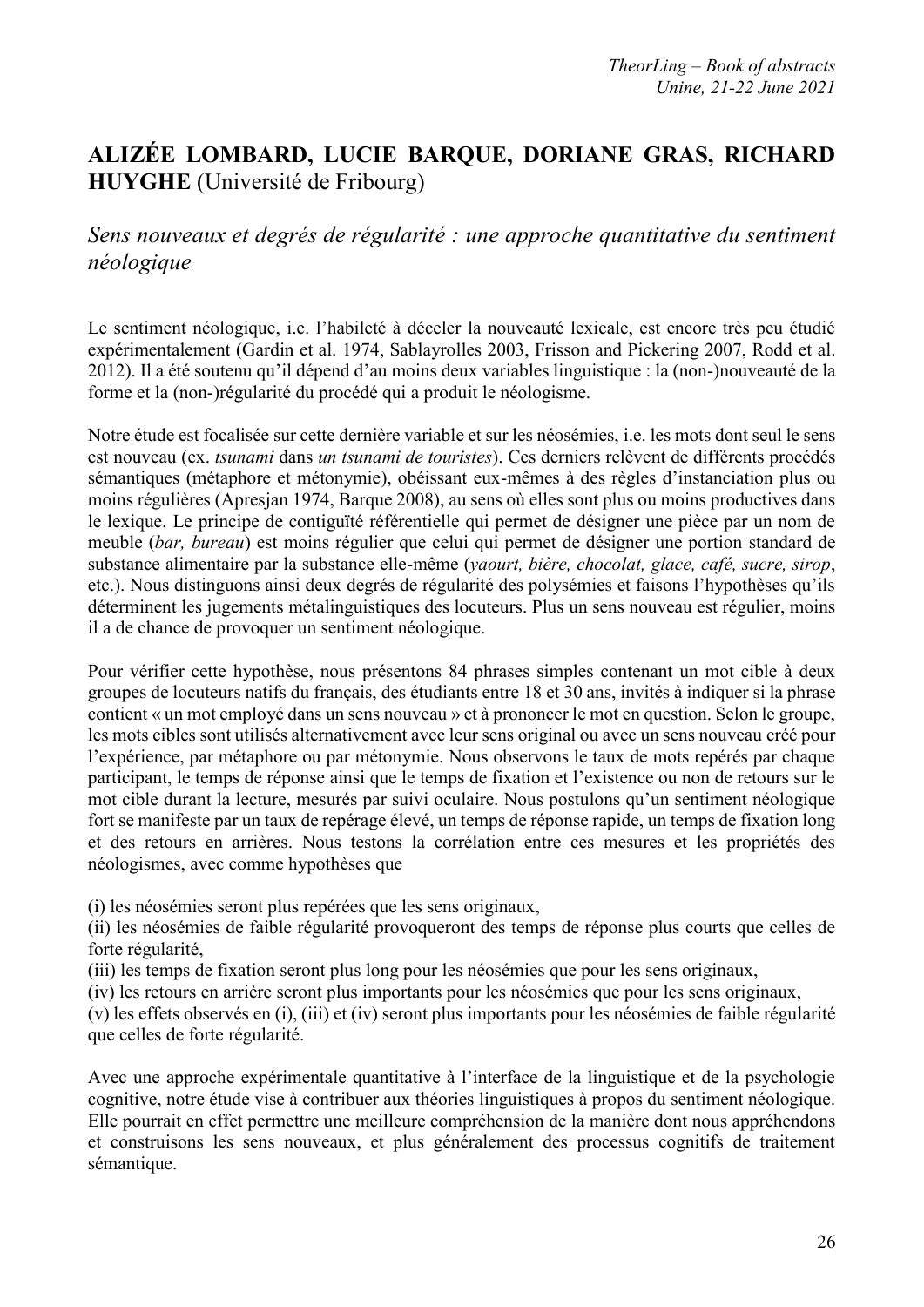Références

Apresjan, J. (1974). Regular Polysemy. In : Linguistics (42): 5-32.

Barque, L. (2008). Description et formalisation de la polysémie régulière du français. Thèse en vue del'obtention du diplôme de docteur de l'Université Paris 7.

Frisson, S. and Pickering, M. (2007). The processing of familiar and novel senses of a word: Why reading Dickens is easy but reading Needham can be hard. Language and Cognitive Processes, 2(4), 595–613.

Gardin, B., Lefèvre, G., Marcellesi, C., and Mortureux, M.-F. (1974). A propos du « sentiment néologique ». In: Langages (36): 45-52.

Rodd, J. M., Berriman, R., Landau, M., Lee, T., Ho, C., Gaskell, M. G., and Davis, M. H. (2012). Learning new meanings for old words: Effects of semantic relatedness. Memory and Cognition, 40(7), 1095-1108.

Sablayrolles, J.-F. (2003). Le Sentiment néologique. In: L'Innovation lexicale. Dir. J.-F. Sablayrolles. Paris, Champion: 279–295.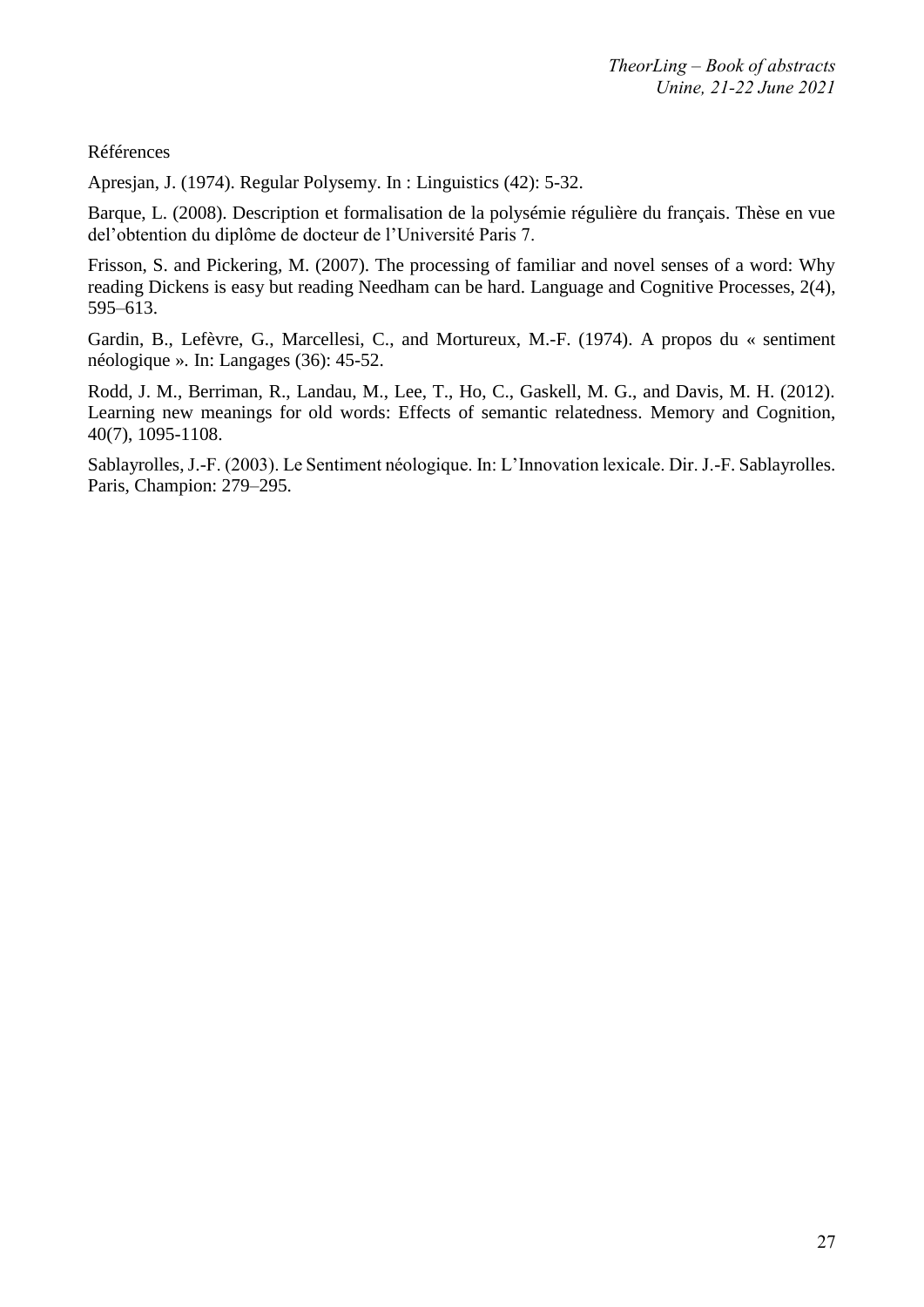# **TRISTAN PURVIS** (American University of Afghanistan)

*Variation in relative clause constructions in Dagbani*

Dagbani employs head-internal relative constructions (HIRC) for the formation of object relatives, as found in other Gur languages (see, e.g., Hiraiwa 2009), whereas subject relatives follow a more typical head-external construction employing relative pronouns that are derived from the class of strong pronouns. (These are exemplified further below in (1) and (2).) Wilson (1963, 1972) has provided a relatively thorough sketch of these constructions and their mutually exclusive distribution, and the limited accounts of Dagbani written since then typically refer to Wilson's analyses. However, there are a number of points left unresolved or unaddressed.

With object relatives, for example, the relativized noun may either be left in its canonical sentence position or positioned at the front of the relative clause.

| (1) | a. | $\frac{\text{bia}}{\text{so}}$ o ni yen doyi maa gba nye -la                                                                        | $[ex\text{-}situ\ head\ noun]$             |  |
|-----|----|-------------------------------------------------------------------------------------------------------------------------------------|--------------------------------------------|--|
|     |    | child INDEF 3S SUB aboutto bear DEF also COP FOC<br>'The child whom she is going to bear also is ' (source: tech. medical pamphlet) |                                            |  |
|     |    |                                                                                                                                     |                                            |  |
|     | b. | $\ldots$ be ni yen doyi bi' sheba maa gba nya                                                                                       | $\lceil$ <i>in-situ head noun</i> $\rceil$ |  |
|     |    | 3P SUB about to bear children INDEF DEF also get                                                                                    |                                            |  |
|     |    | the objection to whom they are about to give high also get (source: write                                                           |                                            |  |

'… the children to whom they are about to give birth also get …' (source: writ. conv./med.)

Wilson (1963) speculates that the choice between these variant forms may be largely motivated by the position of the noun in relation to the verb of the main clause, while Olawsky (1999) comments anecdotally that the fronted variety is more common in his data.

With subject relatives, Wilson notes that the so-called indefinite pronouns—which are said to be a required component for object relatives (as seen in (1))—are optional, as exemplified in (2).

| (2) | a.             | bi' so nun be o puli ni maa                                                        | [subj. rel. $w/$ indef.]  |
|-----|----------------|------------------------------------------------------------------------------------|---------------------------|
|     |                | child INDEF REL belocated 3S stomach LOC DEF                                       |                           |
|     |                | ' the child who is in her stomach' (source: MEDICAL-SPOKEN RECORDING)              |                           |
|     | $\mathbf{b}$ . | bihi ban ka kom vienyelinga be ningbuna puuni                                      | [subj. rel. $w/o$ indef.] |
|     |                | children REL nothave water well 3P bodies inside                                   |                           |
|     |                | ' children who don't have enough water in their bodies' (source: medical pamphlet) |                           |

In this paper I employ a combination of quantitative analysis and qualitative examination of examples to explore the degree to which these variant forms may be predicted by a number of contextual factors including sentence position, grammatical role, focus status, animacy, medium of communication, and genre, based on patterns found in a corpus of 163 texts excerpts (as exemplified above) totaling roughly 140,000 words. While primarily approached as a descriptive work, documenting additional aspects of relative clause constructions that have not been fully covered in previous grammatical accounts of the Dagbani language, the results have clear implications for theoretical considerations, and this study thus illustrates how corpus methods can contribute to theoretical linguistics in general, including research on language variation more so in this particular case.